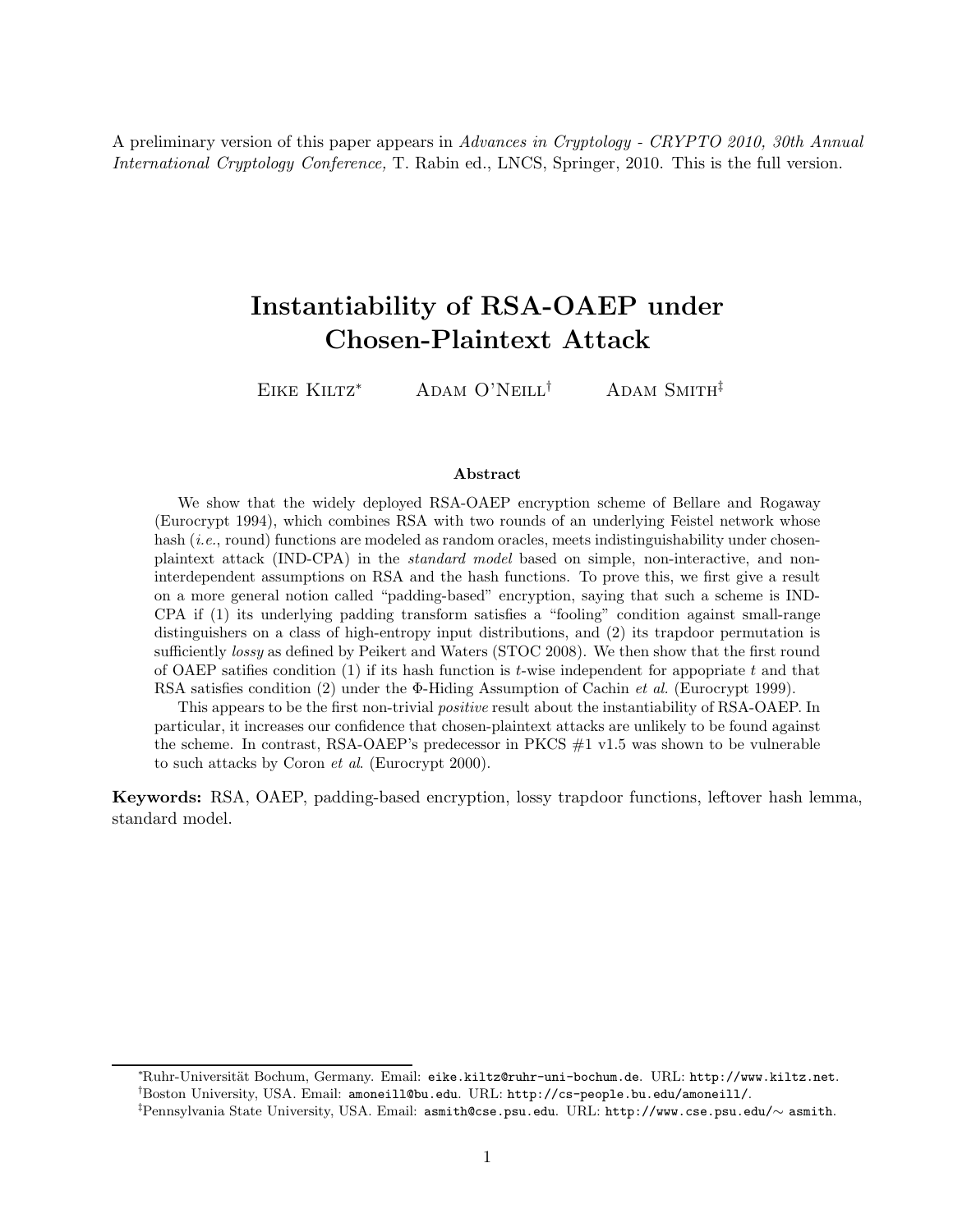# Contents

| $\mathbf{1}$    | Introduction                                                                                         | 3                          |  |
|-----------------|------------------------------------------------------------------------------------------------------|----------------------------|--|
|                 | 1.1<br>1.2                                                                                           | 3<br>6                     |  |
| $\mathbf{2}$    | Preliminaries                                                                                        |                            |  |
| $3\phantom{.0}$ | Padding-Based Encryption from Lossy TDP + Fooling Extractor<br>3.1<br>3.2                            | 8<br>8<br>10               |  |
|                 | 4 OAEP as a Fooling Extractor<br>4.1<br>4.2                                                          | 11<br>11<br>12             |  |
| $\mathbf{5}$    | <b>Lossiness of RSA</b><br>5.1<br>5.2<br>RSA Lossy TDP from Multi-Prime $\Phi$ -Hiding<br>5.3<br>5.4 | 15<br>15<br>16<br>18<br>19 |  |
| 6               | <b>Instantiating RSA-OAEP</b>                                                                        | 20                         |  |
|                 | A Proof of Lemma 4.5                                                                                 |                            |  |
|                 | B Security of OAEP Under Key-Independent Chosen-Plaintext Attack                                     | 27                         |  |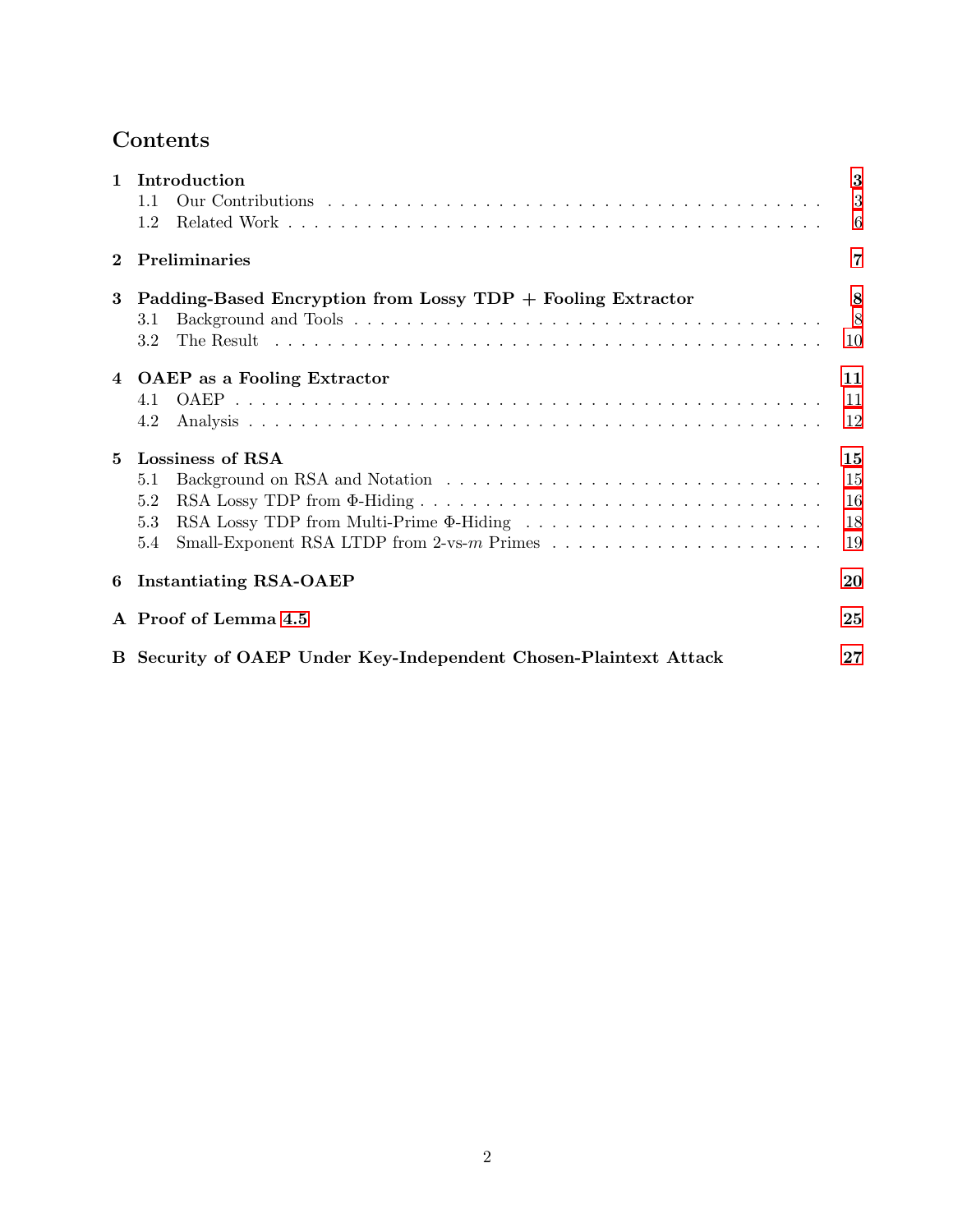### <span id="page-2-2"></span><span id="page-2-0"></span>1 Introduction

The RSA-OAEP encryption scheme was designed by Bellare and Rogaway [\[7\]](#page-21-0) as a drop-in replacement for RSA PKCS  $\#1$  v1.5 [\[1\]](#page-20-0) with provable security guarantees. In particular, it follows the same paradigm as RSA PKCS  $\#1$  v1.5 in that it encrypts a message of less than k bits to a k-bit ciphertext (where k is the modulus size) by first applying a fast, randomized, and invertible "padding transform" to the message before applying RSA. In the case of RSA-OAEP, the underlying padding transform (which is itself called 'OAEP'<sup>1</sup>) embeds a message m and random coins r as  $s||(H(s) \oplus r)$  where '||' denotes concatenation,  $s = (m||0^{k_1}) \oplus G(r)$  for some parameter  $k_1$ , and G and H are hash functions (see Figure [2](#page-10-2) on p. [11\)](#page-10-2). In contrast, PKCS  $\#1$  v1.5 essentially just concatenates m with r.

RSA-OAEP was designed using the random oracle (RO) methodology [\[6\]](#page-20-1). This means that, for the security analysis, its hash functions are modeled as truly random functions, available to all parties only via oracle access. When the scheme is implemented in practice, these oracles are heuristically "instantiated" in certain ways using a cryptographic hash function like SHA1. A cryptographic hash function (or a function built from one) is certainly not random nor computable only via an oracle (it has a short, public description), but schemes designed using this methodology are hoped to be secure. Unfortunately, a series of works, starting with the seminal paper of Canetti *et al.* [\[20\]](#page-22-0) showed that there are schemes secure in the RO model that are insecure under *every* instantiation of its oracles; such RO model schemes are called *uninstantiable*. Thus, to gain confidence in an RO model scheme, we should show that it is not uninstantiable, *i.e.*, that its oracles admit a secure instantiation by efficiently computable functions under well-defined assumptions. Then, when we instantiate the scheme, we know that our goal is at least plausible. We feel this is especially important for a scheme such as RSA-OAEP, which is by now widely standardized and deployed.

Yet, while RO model schemes continue to be proposed, relatively few have been shown to be instantiable. In particular, we are not aware of *any* result showing instantiability of RSA-OAEP, even under a relatively modest security model. In fact, the scheme has come under criticism lately due to several works (discussed in Section [1.2\)](#page-5-0) showing the impossibility of certain types of instantiations under chosen-ciphertext attack (IND-CCA). Fortunately, we bring some good news: We give reasonable assumptions under which RSA-OAEP is secure against *chosen-plaintext attack* (IND-CPA). We believe this is an important step towards a better understanding of the scheme's security.

#### <span id="page-2-1"></span>1.1 Our Contributions

Our result on the instantiability of RSA-OAEP is obtained via three steps or other results. (These other results may also be of independent interest.) First, we show a general result on the instantiability of "padding-based encryption," of which  $f$ -OAEP is a special case, under the assumption that the underlying padding transform is what we call a *fooling extractor* and the trapdoor permutation is *lossy* [\[45\]](#page-23-0). We then show that OAEP and RSA satisfy the respective conditions under suitable assumptions.

PADDING-BASED ENCRYPTION WITHOUT ROS. Our first result is a general theorem about *paddingbased encryption* (PBE), a notion formalized recently by Kiltz and Pietrzak [\[37\]](#page-23-1)<sup>2</sup>. PBE generalizes the design methology of PKCS  $#1$  and RSA-OAEP we already mentioned. Namely, we start with a k-bit to k-bit trapdoor permutation (TDP) that satisfies a weak security notion like one-wayness.

<sup>&</sup>lt;sup>1</sup>We often use the same terminology for 'f-OAEP,' which refers to OAEP using an abstract TDP f, with the meaning hopefully clear from context.

<sup>&</sup>lt;sup>2</sup>Such schemes were called "simple embedding schemes" by Bellare and Rogaway [\[7\]](#page-21-0), who discussed them only on an intuitive level.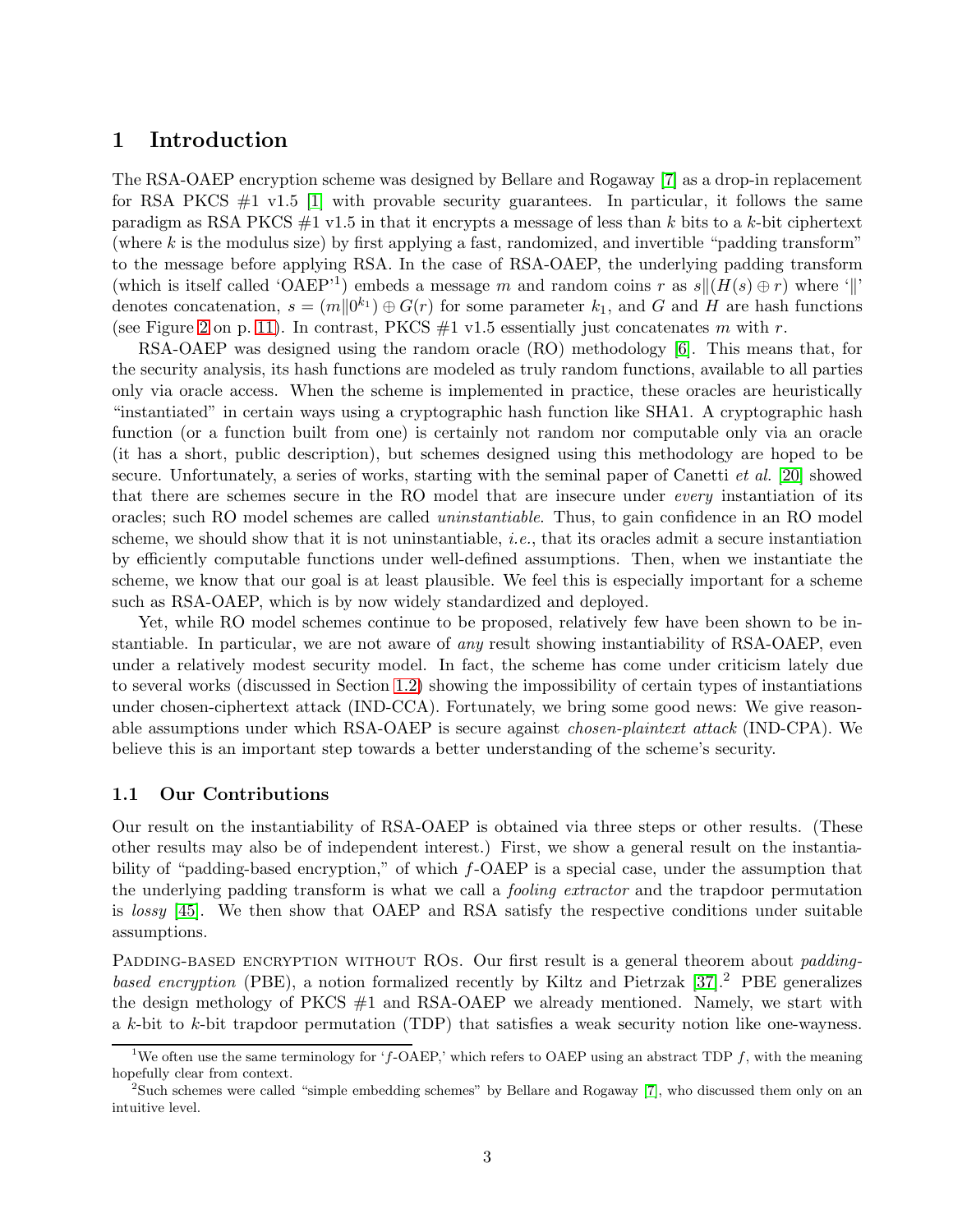<span id="page-3-0"></span>To "upgrade" the TDP to an encryption scheme satisfying a strong security notion like IND-CPA, we design an invertible "padding transform" which embeds a plaintext and random coins into a k-bit string, to which we then apply the TDP. This methodology is quite natural and has long been prevalent in practice, motivating the design of OAEP and later schemes such as SAEP [\[14\]](#page-21-1) and PSS-E [\[24\]](#page-22-1). The latter were all designed and analyzed in the RO model.

We show that the RO model is *unnecessary* in the design and analysis of IND-CPA secure PBE. To do so, we formulate a connection between PBE and a new notion we call "fooling extractor for small-range distinguishers" or just "fooling extractor." Intuitively, a fooling extractor is a kind of randomness extractor that transforms a high-entropy source into something that looks random to any function (or distinguisher) with a *small range*. <sup>3</sup> Our result says that if the padding transform of a PBE scheme is an "adaptive" fooling extractor for sources of the form  $(m, R)$  — where m is a plaintext and R is the random coins (which we call "encryption sources") — and its TDP is sufficiently  $lossy$ (the logarithm of its range size should be slightly less than the length of  $R$ ) as defined by Peikert and Waters [\[45\]](#page-23-0), then the PBE scheme is IND-CPA. Here "adaptive" means that m may *depend* on the choice of the extractor seed. We call such padding transforms "encryption-compatible."

OAEP fools small-range distinguishers. Our second result says that the OAEP padding transform is encryption-compatible if the hash function  $G$  is t-wise independent for appropriate t (roughly, proportional to the allowed message length). Note that no restriction is put on hash function  $H$ ; in particular, neither hash function is modeled as an RO. The inspiration for our proof comes from the "Crooked" Leftover Hash Lemma (LHL) of Dodis and Smith [\[27\]](#page-22-2), especially its application to deterministic encryption by Boldyreva *et al* [\[11\]](#page-21-2) (who also gave a simpler proof). Qualitatively, the Crooked LHL says that  $(K, f(\Pi(K, X)))$  looks like  $(K, f(U))$  for any small-range function f, pairwiseindependent function  $\Pi$  keyed by K, and high-entropy source X; in our terminology, this says that a pairwise-independent function is a fooling extractor for such X. In our application, we might naïvely view Π as the OAEP. There are two problems with this. First, OAEP is *not* pairwise independent, even in the RO model. Second, showing that OAEP is encryption-compatible entails showing adaptivity (as defined above), whereas in the lemma  $K$  is independent of  $X$ .

To solve the first problem, we show that the Crooked LHL can be strengthened to say that K,  $f(X, \Pi(K, X))$  looks like K,  $f(X, U)$ ; *i.e.*, that  $\Pi(K, X)$  looks random to f *even given* X. The proof is an extension of the proof of the Crooked LHL in [\[11\]](#page-21-2). Then, by viewing  $X$  as the random coins in OAEP and  $\Pi$  as the hash function  $G$ , we can conclude that OAEP is a fooling extractor for any fixed encryption source  $(m, R)$ , where m is *independent* of K (note that our analysis does not use any properties of  $H$ —the only fact we use about the second Feistel round is that it is invertible).

To solve the second problem, we extend an idea of Trevisan and Vadhan [\[50\]](#page-24-1) to our setting and show that if  $G$  is  $t$ -wise independent for large enough  $t$ , the error probability for a particular encryption source is so small that we can take a union bound over all possible  $m$  and conclude that OAEP is in fact adaptive, meaning it is indeed encryption-compatible. Interestingly, we obtain better parameters in the case that f is *regular*, meaning every preimage set has the same size. However, our analysis still goes through assuming that every preimage set is sufficiently large, which we show can always be assumed with some loss in parameters.

Lossiness of RSA. To instantiate RSA-OAEP, it remains to show lossiness of RSA. Our final result is that RSA is indeed lossy under reasonable assumptions. Intuitively, lossiness [\[45\]](#page-23-0) means that there is an alternative, "lossy" key generation algorithm that outputs a public key indistinguishable from a normal one, but which induces a small-range (uninvertible) function. We first show lossiness of RSA

<sup>3</sup> In the formal defintion we actually consider an "external" distinguisher who gets the extractor seed; see Section [3](#page-7-0) for details.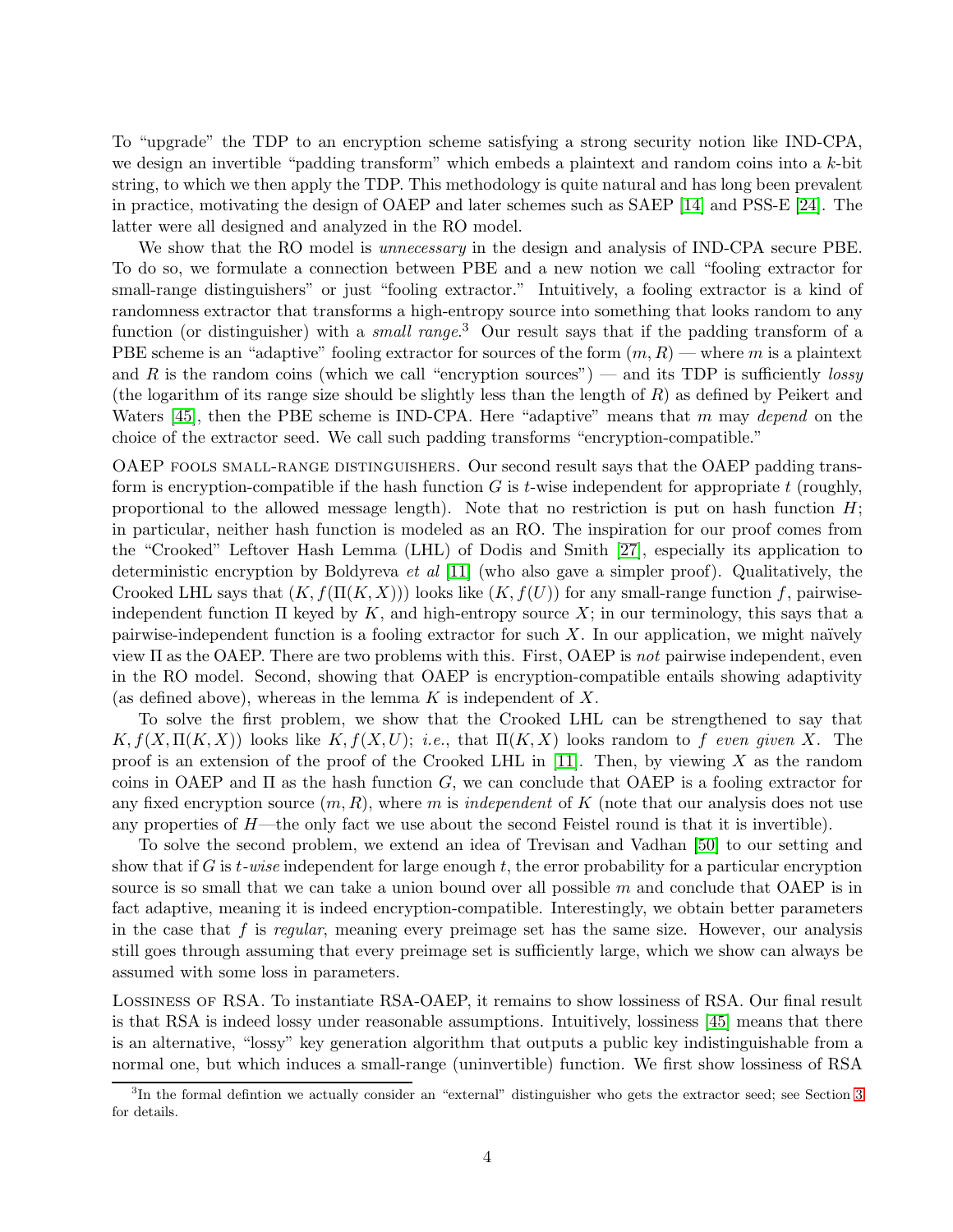<span id="page-4-0"></span>under the Φ-Hiding Assumption (ΦA) of Cachin, Micali, and Stadler [\[17\]](#page-21-3). ΦA has been used as the basis for a number of efficient protocols, *e.g.*, [\[17,](#page-21-3) [16,](#page-21-4) [29,](#page-22-3) [31\]](#page-22-4). ΦA states roughly that given an RSA modulus  $N = pq$ , it is hard to distinguish primes that divide  $\phi(N) = (p-1)(q-1)$  from those that do not. Normal RSA parameters  $(N, e)$  are such that  $gcd(e, \phi(N)) = 1$ . Under  $\Phi A$ , we may alternatively choose  $(N', e)$  such that e *divides*  $p - 1$ . The range of the RSA function is then reduced by a factor  $1/e$ . To resist known attacks, we can take the bit-length of e up to almost  $1/4$  that of N, giving RSA lossiness of almost  $k/4$  bits, where k is the modulus length.<sup>4</sup>

In practice, however, e is usually chosen to be small for efficiency reasons. We observe that in this case more lossiness can be achieved by considering *multi-prime* RSA where  $N = p_1 \cdots p_m$  for  $m \geq 2$  (for a fixed modulus length), and in the lossy case choosing  $(N', e)$  such that e divides  $p_i$  for *all*  $1 \le i \le m - 1$ ; the range of the RSA function is then reduced by a factor  $1/e^{m-1}$ . The maximum bit-length of e in this case to avoid our best attack is roughly  $k(1/m - 2/m^2)$  where k is the modulus length — this was recently improved to  $k(2/3m^{2/3})$  by Herrmann  $\parallel$  — so for a fixed modulus size we gain in lossiness only for small e. If we assume such multi-prime RSA moduli are indistinguishable from two-prime ones, we can achieve such lossiness in the case of standard (two-prime) RSA as well.

Implications for RSA-OAEP. Combining the above results gives that RSA-OAEP is IND-CPA in the standard model under (rather surprisingly, at least to us) simple, non-interactive, and noninterdependent assumptions on RSA and the hash functions. The parameters for RSA-OAEP supported by our proofs are discussed in Section [6.](#page-19-0) While they are considerably worse than what is expected in practice, we view the upshot of our results not as the concrete parameters they support, but rather that they increase the theoretical backing for the scheme's security at a more qualitative level, showing it can be instantiated at least for larger parameters. In particular, our results give us greater confidence that chosen-plaintext attacks are unlikely to be found against the scheme; such attacks are known against the predecessor of RSA-OAEP in PKCS #1 v1.5 [\[23\]](#page-22-5). That said, we strongly encourage further research to try to improve the concrete parameters.

Moreover, our analysis brings to light to some simple modifications that may increase the scheme's security. The first is to key the hash function  $G$ . Although our results have some interpretation in the case that G is a fixed function (see below), it may be preferable for G to have an explicit, randomly selected key. It is in an interesting open question whether our proof can be extended to function families that use shorter keys. The second possible modification is to increase the length of the randomness versus that of the redundancy in the message when encrypting short messages under RSA-OAEP. Of course, we suggest these modifications only in cases where they do not impact efficiency too severely.

USING UNKEYED HASH FUNCTIONS. Formally, our results assume  $G$  is randomly chosen from a large family (*i.e.*, it is a keyed hash function). However, our analysis actually shows that *almost every* function (*i.e.*, all but a negligible fraction) from the family yields a secure instantiation; we just do not know an explicit member that works. In other words, it is not strictly necessary that G be randomly chosen. When  $G$  is instantiated in practice using a cryptographic hash function, it is plausible that the resulting instantiation is secure.

On chosen-ciphertext security. Any extension of our results to security under chosen-ciphertext attack (IND-CCA) must get around the recent negative results of Kiltz and Pietrzak [\[37\]](#page-23-1) (which we discuss in more detail in Section [1.2\)](#page-5-0). We suggest two possible approaches.

The first is based on the fact that, by the results of Bellare and Palacio [\[5\]](#page-20-2), the notion of plaintext awareness (PA) + IND-CPA implies IND-CCA. Thus, in order to show IND-CCA security of RSA-

<sup>4</sup>We remark that the recent attacks on ΦA [\[48\]](#page-24-2) are for moduli of a special form that does not include RSA.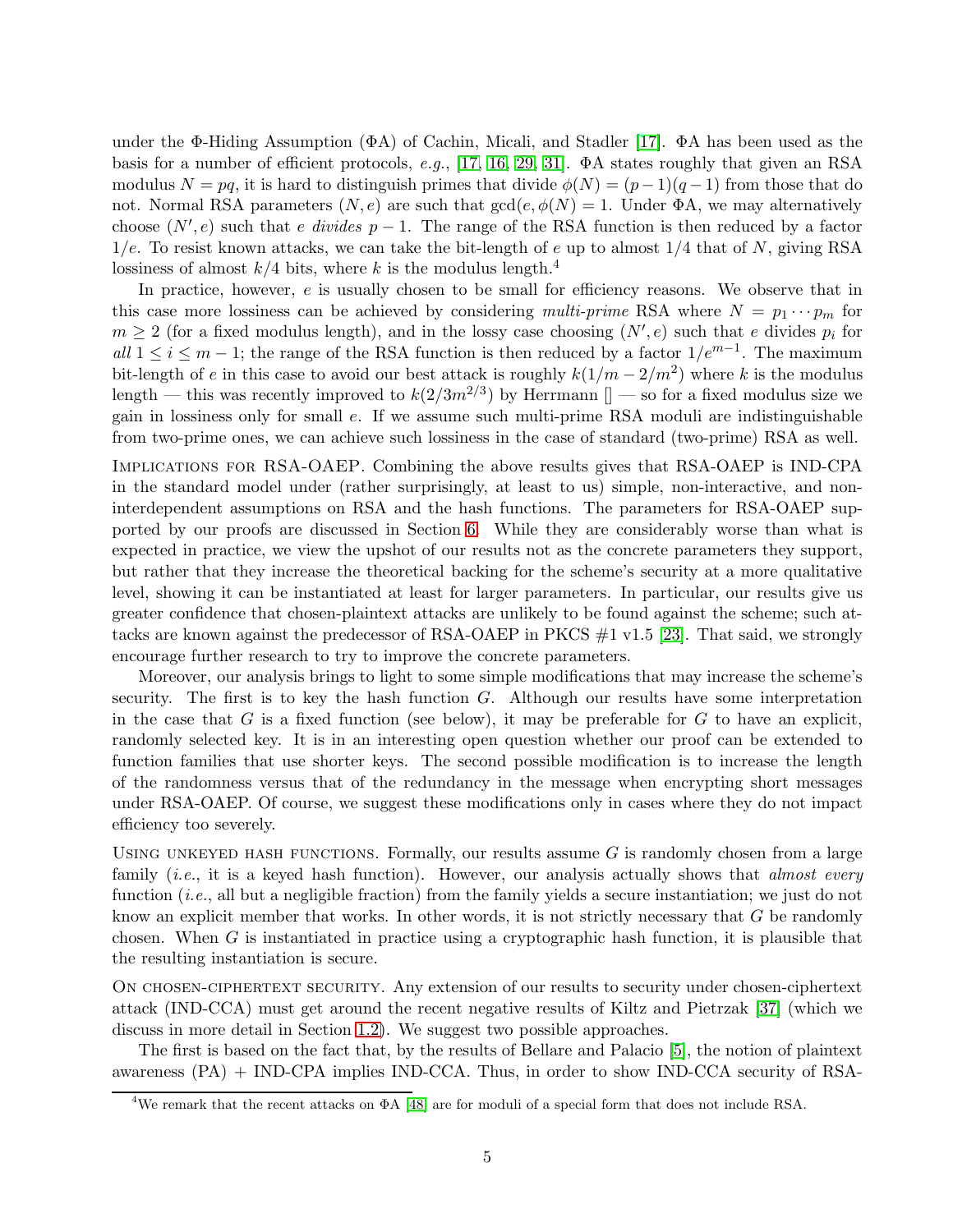<span id="page-5-1"></span>OAEP in the standard model it suffices, by our results, to show PA (which is an orthogonal property to privacy). To show the latter one could try to use non-black-box assumptions on  $H$  along the lines of [\[19\]](#page-21-5). We leave a detailed investigation to future work.

The second is to make stronger assumptions on the TDP. For example, although it does not hold for RSA, we can show IND-CCA security of OAEP by assuming the TDP satisfies a notion of "adaptive lossiness," a strengthening to the notion of adaptivity for TDFs studied in [\[35\]](#page-23-2). Informally, we say F is *adaptive lossy* (cf. the definition of lossiness in Section [2\)](#page-6-0) if the function  $q_c(x) := f(x)$  where  $(f, f^{-1}) \leftarrow \mathcal{F}(x; \text{Coins})$  is lossy for any Coins (here  $\mathcal{F}'$  takes an auxilliary input x), and moreover  $(f, x)$  where  $(f, f^{-1}) \xleftarrow{\$} \mathcal{F}(x^*)$  is indistinguishable for any  $x^*$  even oracle access to  $f^{-1}$ . In the case of TDFs, we can show that the construction of adaptive TDF in [\[35\]](#page-23-2) from lossy+ABO TDFs satisfies this strengthening (but we do not know a construction of adaptive lossy TDP).

#### <span id="page-5-0"></span>1.2 Related Work

SECURITY OF OAEP IN THE RO MODEL. In their original paper [\[7\]](#page-21-0), Bellare and Rogaway showed that OAEP is IND-CPA assuming the TDP is one-way. They further showed it achieves a notion they called "plaintext awareness." Subsequently, Shoup [\[49\]](#page-24-3) observed that the latter notion is too weak to imply security against chosen-ciphertext attacks, and in fact there is no black-box proof of IND-CCA security of OAEP based on one-wayness of the TDP. Fortunately, Fujisaki *et al*. [\[28\]](#page-22-6) proved that OAEP is nevertheless IND-CCA assuming so-called "partial-domain" one-wayness, and that partial-domain one-wayness and (standard) one-wayness of RSA are equivalent.

SECURITY OF OAEP WITHOUT ROS. Results on instantiability of OAEP have so far mainly been negative. Boldyreva and Fischlin [\[12\]](#page-21-6) showed that (contrary to a conjecture of Canetti [\[18\]](#page-21-7)) one cannot securely instantiate even *one* of the two hash functions (while still modeling the other as an RO) of OAEP under IND-CCA by a "perfectly one-way" hash function [\[18,](#page-21-7) [21\]](#page-22-7) if one assumes only that  $f$  is partial-domain one-way. Brown [\[15\]](#page-21-8) and Paillier and Villar [\[43\]](#page-23-3) later showed that there are no "key-preserving" black-box proofs of IND-CCA security of RSA-OAEP based on one-wayness of RSA. Recently, Kiltz and Pietrzak [\[37\]](#page-23-1) (building on the earlier work of Dodis *et al*. [\[25\]](#page-22-8) in the signature context) generalized these results and showed that there is no black-box proof of IND-CCA (or even NM-CPA) security of OAEP based on any property of the TDP satisfied by an *ideal* (truly random) permutation.<sup>5</sup> In fact, their result can be extended to rule out a black-box proof of NM-CPA security of OAEP assuming the TDP is lossy [\[34\]](#page-23-4), so our results are in some sense *optimal* given our assumptions.

Instantiations of related schemes. A positive instantiation result about a variant of OAEP called OAEP++ [\[38\]](#page-23-5) (where part of the transform is output in the clear) was obtained by Boldyreva and Fischlin in [\[13\]](#page-21-9). They showed an instantiation that achieves (some weak form of) non-malleability under chosen-plaintext attacks (NM-CPA) for random messages, assuming the existence of non-malleable pseudorandom generators  $(NM-PRGs).<sup>6</sup>$  We note that the approach of trying to obtain positive results for instantiations under security notions weaker than IND-CCA originates from their work, and the authors explicitly ask whether OAEP can be shown IND-CPA in the standard model based on reasonable assumptions on the TDP and hash functions.

 $5$ Note, however, that their result does not rule out such a proof based on other properties of the TDP, non-black-box assumptions on the hash functions, or in the case of a specific TDP like RSA.

<sup>&</sup>lt;sup>6</sup>In particular, their security notion does not imply IND-CPA since they consider random messages. We also point out that it remains an open question whether NM-PRGs can be constructed.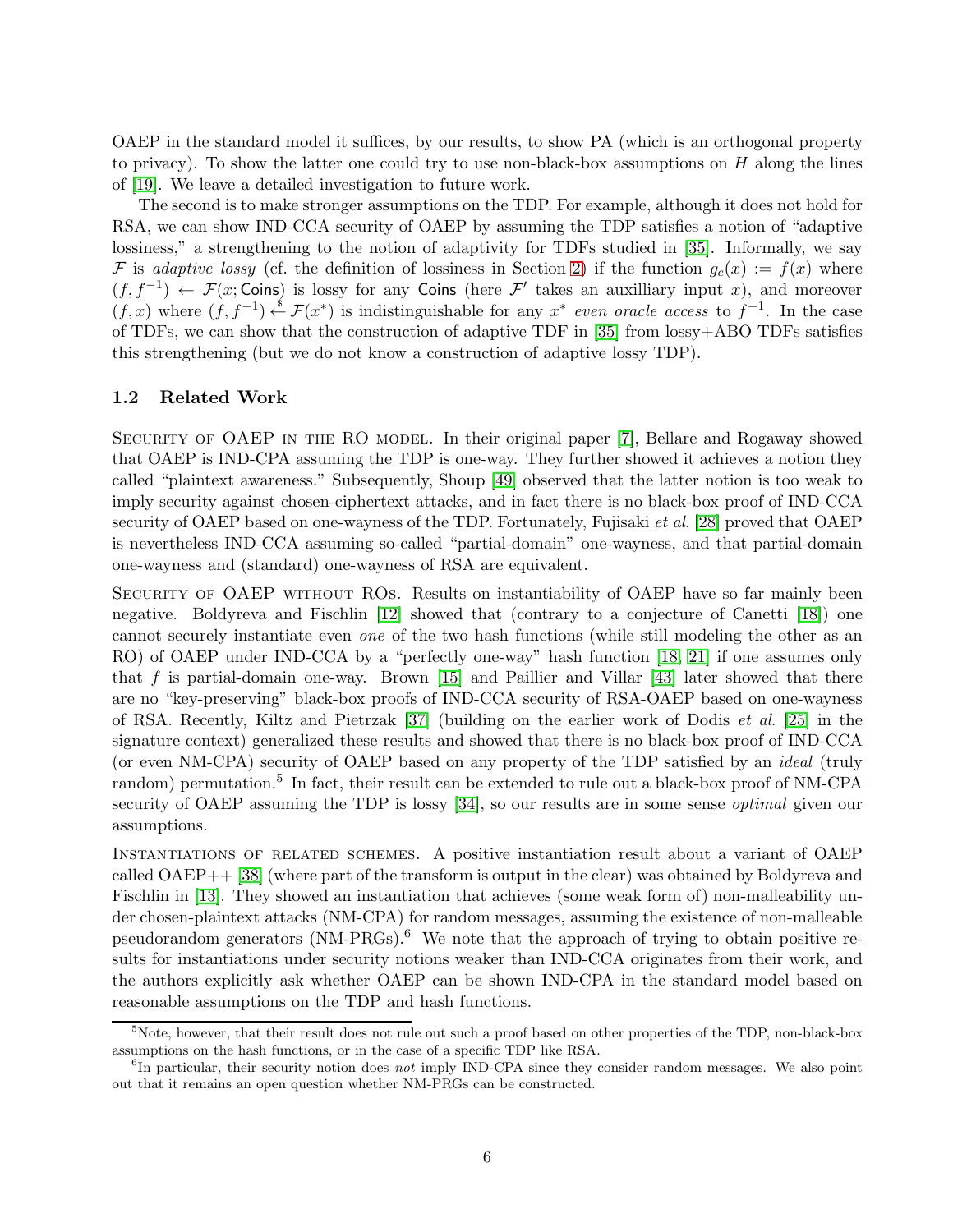<span id="page-6-1"></span>Another line of work has looked at instantiating other RO model schemes related at least in spirit to OAEP. Canetti [\[18\]](#page-21-7) showed that the IND-CPA scheme in [\[6\]](#page-20-1) can be instantiated using (a strong form of) perfectly-one way probabilistic hash functions. More recently, the works of Canetti and Dakdouk [\[19\]](#page-21-5), Pandey *et al*. [\[44\]](#page-23-6), and Boldyreva *et al.* [\[10\]](#page-21-10) obtained (partial) instantiations of the earlier IND-CCA scheme of [\[6\]](#page-20-1). Hofheinz and Kiltz [\[33\]](#page-23-7) recently showed an IND-CCA secure instantiation of a variant of the DHIES scheme of [\[2\]](#page-20-3).

### <span id="page-6-0"></span>2 Preliminaries

NOTATION AND CONVENTIONS. For a probabilistic algorithm A, by  $y \stackrel{\$}{\leftarrow} A(x)$  we mean that A is executed on input x and the output is assigned to y, whereas if S is a finite set then by  $s \stackrel{\$}{\leftarrow} S$  we mean that s is assigned a uniformly random element of S. We sometimes use  $y \leftarrow A(x; \text{Coins})$  to make A's random coins explicit. We denote by  $Pr[A(x) \Rightarrow y : \dots]$  the probability that A outputs y on input x when x is sampled according to the elided experiment. Unless otherwise specified, an algorithm may be probabilistic and its running-time includes that of any overlying experiment. We denote by  $1^k$  the unary encoding of the security parameter k. We sometimes surpress dependence on k for readability. For  $i \in \mathbb{N}$  we denote by  $\{0,1\}^i$  the set of all binary strings of length i. If s is a string then |s| denotes its length in bits, whereas if S is a set then |S| denotes its cardinality. By '||' we denote string concatenation. All logarithms are base 2.

BASIC DEFINITIONS. Writing  $P_X(x)$  for the probability that a random variable X puts on x, the *statistical distance* between random variables X and Y with the same range is given by  $\Delta(X, Y) =$ 1  $\frac{1}{2}\sum_{x} |P_X(x) - P_Y(x)|$ . If  $\Delta(X, Y)$  is at most  $\varepsilon$  then we say  $X, Y$  are  $\varepsilon$ -close and write  $X \approx_{\varepsilon} Y$ . The *min-entropy* of X is  $H_{\infty}(X) = -\log(\max_x P_X(x))$ . A random variable X over  $\{0,1\}^n$  is called a  $(n, \ell)$ -source if  $H_{\infty}(X) \geq \ell$ . Let  $f : A \to B$  be a function. We denote by  $R(f)$  the *range* of f, *i.e.*,  ${b \in B \mid \exists a \in A, f(a) = b}$ . We call  $|R(f)|$  the *range-size* of f. We call f *regular* if each pre-image set is the same size, *i.e.*,  $|\{x \in D \mid f(x) = y\}|$  is the same for all  $y \in R$ .

Public-key encryption and its security. A *public-key encryption scheme* with message-space MsgSp is a triple of algorithms  $A\mathcal{E} = (\mathcal{K}, \mathcal{E}, \mathcal{D})$ . The key-generation algorithm  $\mathcal{K}$  returns a public key pk and matching secret key sk. The encryption algorithm  $\mathcal E$  takes pk and a plaintext m to return a ciphertext. The deterministic decryption algorithm  $D$  takes sk and a ciphertext c to return a plaintext. We require that for all messages  $m \in \text{MsgSp}$ 

$$
\Pr\left[\,\mathcal{D}(sk,\mathcal{E}(pk,m)) \neq m \;:\; (pk, sk) \stackrel{\$}{\leftarrow} \mathcal{K}\,\right]
$$

is negligible.

To an encryption scheme  $\Pi = (\mathcal{K}, \mathcal{E}, \mathcal{D})$  and an adversary  $A = (A_1, A_2)$  we associate a chosenplaintext attack experiment,

> Experiment  $\mathrm{Exp}_{\Pi,A}^{\mathrm{ind-cpa}}(k)$  $b \stackrel{\$}{\leftarrow} \{0,1\}$ ;  $(pk, sk) \stackrel{\$}{\leftarrow} \mathcal{K}(1^k)$  $(m_0, m_1, \text{state}) \overset{\$}{\leftarrow} A_1(pk)$  $c \stackrel{\$}{\leftarrow} \mathcal{E}(pk, m_b)$  $d \stackrel{\$}{\leftarrow} B_2(pk, c, \text{state})$ If  $d = b$  then return 1 else return 0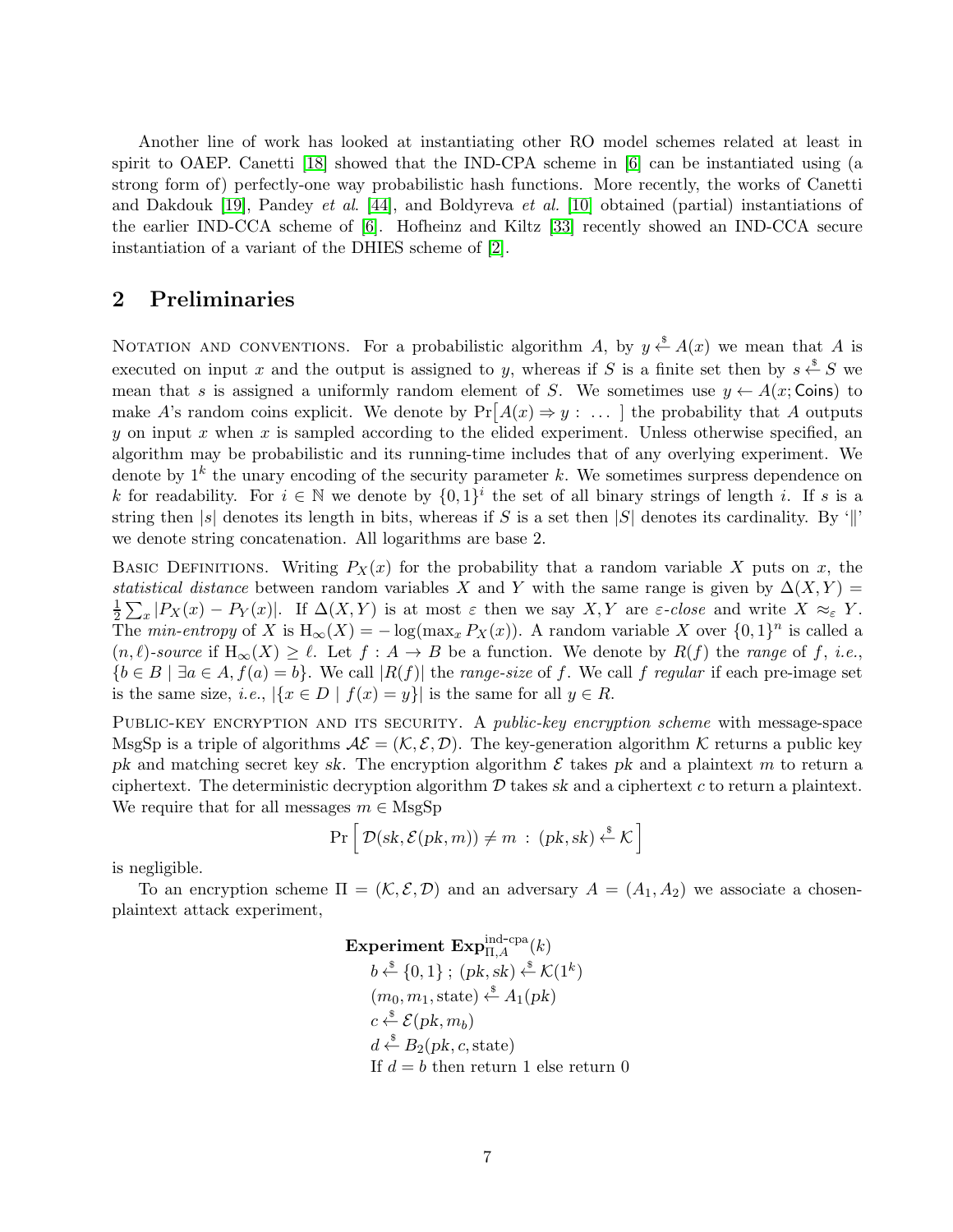<span id="page-7-2"></span>where we require A's output to satisfy  $|m_0| = |m_1|$ . Define the *ind-cpa advantage* of A against  $\Pi$  as

$$
\mathbf{Adv}_{\Pi,A}^{\text{ind-cpa}}(k) = 2 \cdot \Pr\left[\ \mathbf{Exp}_{\Pi,A}^{\text{ind-cpa}}(k) \Rightarrow 1 \right] - 1 \ .
$$

LOSSY TRAPDOOR PERMUTATIONS. A *lossy trapdoor permutation (LTDP) generator* [\[45\]](#page-23-0)<sup>7</sup> is a pair LTDP =  $(F, F')$  of algorithms. Algorithm F is a usual trapdoor permutation (TDP) generator, namely it outputs a pair  $(f, f^{-1})$  where f is a (description of a) permutation on  $\{0, 1\}^k$  and  $f^{-1}$  its inverse. Algorithm  $\mathcal{F}'$  outputs a (description of a) function  $f'$  on  $\{0,1\}^k$ . We call  $\mathcal{F}$  the "injective mode" and  $\mathcal{F}'$  the "lossy mode" of LTDP respectively, and we call  $\mathcal{F}$  "lossy" if it is the first component of some lossy TDP. For a distinguisher D, define its *ltdp-advantage* against LTDP as

$$
\mathbf{Adv}_{\mathsf{LTDP},D}^{\mathsf{ltdp}}(k) = \Pr\left[D(f) \Rightarrow 1 \; : \; (f, f^{-1}) \stackrel{\$}{\leftarrow} \mathcal{F}\right] - \Pr\left[D(f') \Rightarrow 1 \; : \; f' \stackrel{\$}{\leftarrow} \mathcal{F}'\right].
$$

We say LTDP has *residual leakage* s if for all  $f'$  output by  $\mathcal{F}'$  we have  $|R(f')| \leq 2^s$ . The *lossiness* of LTDP is  $\ell = k - s$ .

t-wise INDEPENDENT HASHING. Let  $H : K \times D \to R$  be a hash function. We say that H is t-wise *independent* if for all distinct  $x_1, \ldots, x_t \in D$  and all  $y_1, \ldots, y_t \in R$ 

$$
\Pr[H(K, x_1) = y_1 \ \land \ \ldots \ \land \ H(K, x_t) = y_t : K \stackrel{s}{\leftarrow} \mathcal{K} \,] = \frac{1}{|R|^t} \, .
$$

In other words,  $H(K, x_1), \ldots, H(K, x_t)$  are all uniformly and independently random. The standard construction of a t-wise independent hash function uses polynomial evaluation over a finite field and has key length  $t \log |D|$ .

## <span id="page-7-0"></span>3 Padding-Based Encryption from Lossy TDP + Fooling Extractor

In this section, we show a general result on how to build IND-CPA secure padding-based encryption (PBE) without using random oracles, by combining a lossy TDP with a "fooling extractor" for smallrange distinguishers.

#### <span id="page-7-1"></span>3.1 Background and Tools

We first provide the definitions relevant to our result.

PADDING-BASED ENCRYPTION. The idea behind padding-based encryption (PBE) is as follows: We start with a k-bit to k-bit trapdoor permutation (*e.g.*, RSA) and wish to build a secure encryption scheme. As in  $[7]$ , we are interested in encrypting messages of less than k bits to ciphertexts of length k. It is well-known that we cannot simply encrypt messages under the TDP directly to achieve strong security. So, in a PBE scheme we "upgrade" the TDP by first applying a randomized and invertible "padding transform" to a message prior to encryption.

Our definition of PBE largely follows the recent formalization in [\[37\]](#page-23-1). Let  $k, \mu, \rho$  be three integers such that  $\mu + \rho \leq k$ . A *padding transform*  $(\pi, \hat{\pi})$  consists of two mappings  $\pi : \{0, 1\}^{\mu+\rho} \to \{0, 1\}^k$ and  $\hat{\pi}: \{0,1\}^k \to \{0,1\}^{\mu} \cup \{\perp\}$  such that  $\pi$  is injective and the following consistency requirement is fulfilled:

 $\forall m \in \{0,1\}^{\mu}, r \in \{0,1\}^{\rho} : \quad \hat{\pi}(\pi(m \parallel r)) = m .$ 

A *padding transform generator* is an algorithm  $\Pi$  that on input  $1^k$  outputs a (description of a) padding transform  $(\pi, \hat{\pi})$ . Let F be a k-bit trapdoor permutation generator and  $\Pi$  be a padding transform

<sup>7</sup>We note that [\[45\]](#page-23-0) actually defines lossy trapdoor functions, but the extension to permutations is straightforward.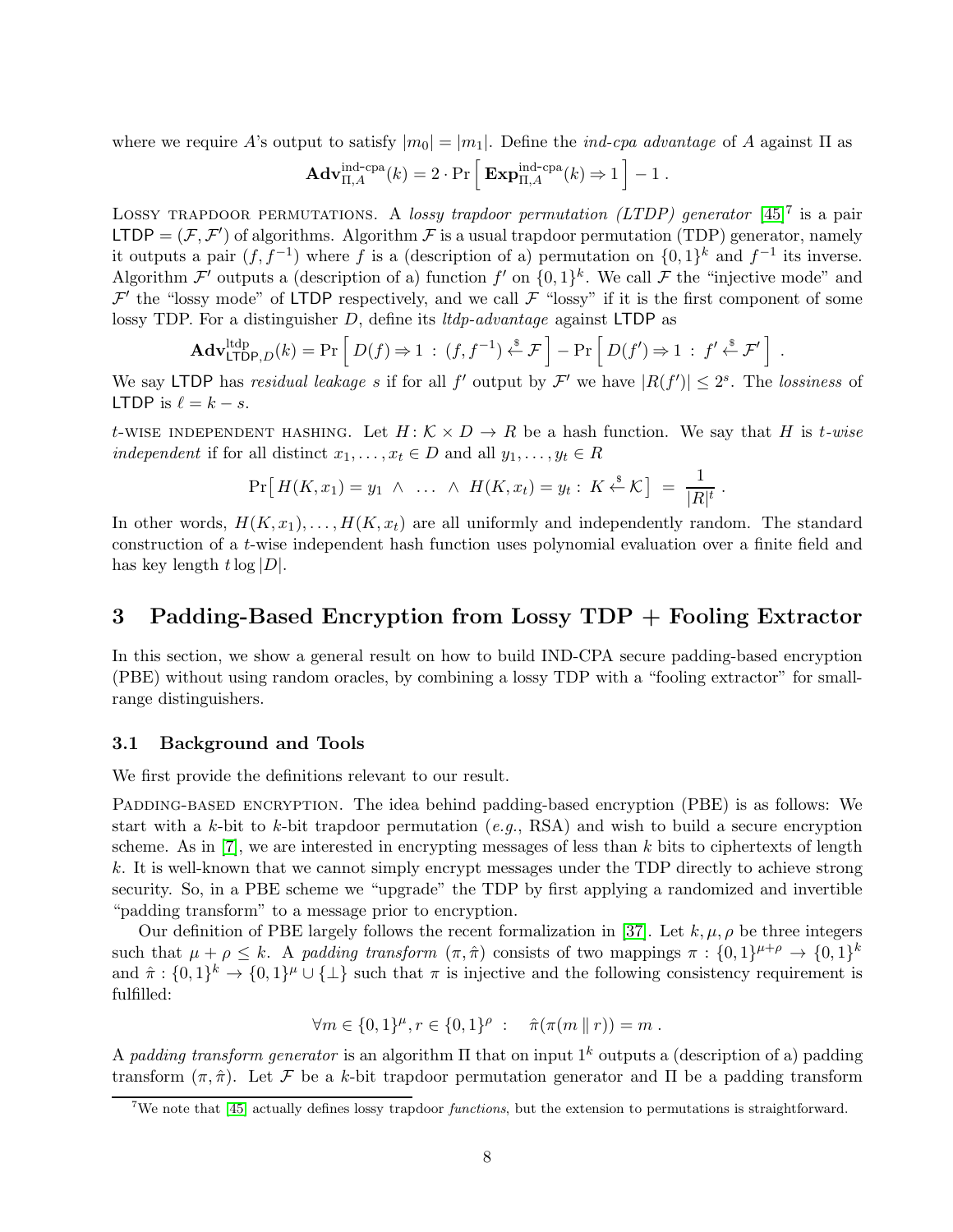<span id="page-8-0"></span>generator. Define the associated *padding-based encryption scheme*  $\mathcal{AE}_{\Pi}[\mathcal{F}] = (\mathcal{K}, \mathcal{E}, \mathcal{D})$  with messagespace  $\{0,1\}^{\mu}$  by

$$
\begin{array}{c|c|c|c} \textbf{Alg} & \mathcal{K}(1^k) & & \textbf{Alg} & \mathcal{E}((\pi, f), m) & & \textbf{Alg} & \mathcal{D}((\pi, f^{-1}), y) \\ & & (\pi, \hat{\pi}) \stackrel{\$}{\leftarrow} \Pi(1^k) & & r \stackrel{\$}{\leftarrow} \{0, 1\}^{\rho} \colon x \leftarrow \pi(m||r) & & x \leftarrow f^{-1}(y) \\ & y \leftarrow f(x) & & m \leftarrow \hat{\pi}(x) \\ & \text{Return } (m, f), (\pi, f^{-1}) \stackrel{\$}{\leftarrow} \mathcal{F}(1^k) & & \text{Return } m \\ \end{array}
$$

Padding-based encryption schemes have long been prevalent in practice, for example PKCS  $\#1$  [\[1\]](#page-20-0). While OAEP [\[7\]](#page-21-0) is the best-known, the notion also captures later schemes such as SAEP [\[14\]](#page-21-1) and PSS-E [\[24\]](#page-22-1).

Fooling extractors. We define a new notion that we call "fooling extractor for small-range distinguishers" or just "fooling extractor." Intuitively, fooling extractors are a type of randomness extractor that "fools" distinguishers with small-range output. We give some more intuition after the formal definition.

**Definition 3.1** Let FExt:  $\{0,1\}^c \times \{0,1\}^n \to \{0,1\}^k$  be a function and let  $\mathcal{X} = \{X_1, \ldots, X_q\}$  be a class of *n*-bit sources. We say that FExt *fools range-*2<sup>*s*</sup> distinguishers on X with probability  $1 - \varepsilon$  (or is an  $(s, \varepsilon)$ -fooling extractor for X) if for all functions f on  $\{0, 1\}^k$  with range-size at most  $2^s$  and all  $1\leq i\leq q$ :

$$
(K, f(\mathsf{FExt}(K,X_i)) \approx_{\varepsilon} (K, f(U)),
$$

where K is uniform on  $\{0,1\}^c$  and U is uniform and independent on  $\{0,1\}^n$ . We call K the key or *seed* of FExt. Note that K is *independent* of i above.

We say that FExt *adaptively* fools range-2<sup>s</sup> distinguishers on X with probability  $1 - \varepsilon$  (or is an adaptive  $(s, \varepsilon)$ -fooling extractor for X) if for all functions f on  $\{0, 1\}^k$  with range-size at most  $2^s$ :

$$
\mathbf{E}\left[\max_{k\stackrel{\$}{\leftarrow}\{0,1\}^c}\left[\max_{1\leq i\leq q}\Delta\Big(f(\mathsf{FExt}(k,X_i))\;,\;f(U)\Big)\right]\leq\varepsilon\;.
$$

Since  $\Delta(K, f(\text{FExt}(K, X_i)), (K, f(U))) = \mathbf{E}_k \Delta(k, f(\text{FExt}(k, X_i)), (k, f(U))),$  the above implies that  $(K, f(\text{FExt}(K, X_i)) \approx_{\varepsilon} (K, f(U))$  for *i depending* on K (or, put differently,  $(K, f(\text{FExt}(K, X_i)) \approx_{\varepsilon}$  $(K, f(U))$  holds for every *i* over the *same* choice of K).

As a useful special case, we say that  $\textsf{FExt}$  fools range- $2^s$  regular distinguishers on  $\mathcal X$  with probability  $1 - \varepsilon$  (or is a regular  $(s, \varepsilon)$ -fooling extractor for X) if we quantify only over *regular* f in the definition. An *adaptive regular*  $(s, \varepsilon)$ -fooling extractor for X is defined analogously.

We note that while the intuition given prior to the definition describes fooling the function f, it actually requires fooling an "implicit" or "external" distinguisher that sees both the output  $f(FExt(K, X_i))$  of f and the extractor seed K. This crucial for the definition to be meaningful. Indeed, just asking that  $f(FExt(K, X_i))$  be indistinguishable from  $f(U)$  for all small-range functions f is equivalent to asking only that  $FExt(K, X_i)$  be indistinguishable from U. This latter requirement is trivial to achieve (if one is not concerned with key length)–for example, by using  $K$  as a one-time pad.

We also note that the concept of fooling extractors was implicit in the work of Dodis and Smith [\[27\]](#page-22-2) on error-correction without leaking partial information, whose "Crooked" Leftover Hash Lemma establishes in our language that a pairwise-independent function is a  $(s, \varepsilon)$ -fooling extractor for every singleton  $(n, \ell)$ -source X where  $s \leq \ell - 2\log(1/\varepsilon) + 2$ . This lemma was later applied in the context of deterministic public-key encryption by Boldyreva et al. [\[11\]](#page-21-2) (and indeed this application inspired our work), who also gave a simpler proof.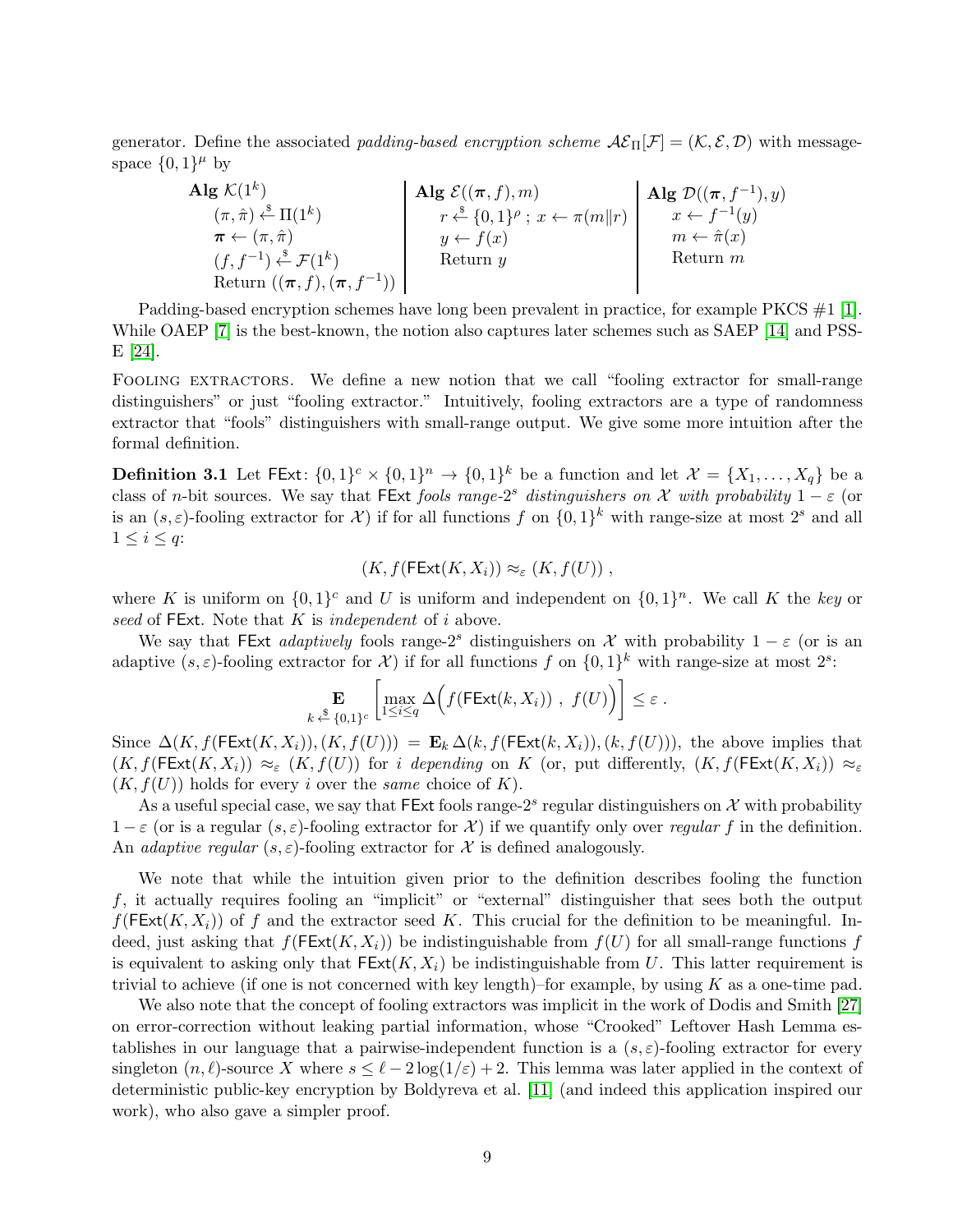#### <span id="page-9-0"></span>3.2 The Result

To state our result, we first formalize the concept of *encryption-compatible* padding transforms.

Definition 3.2 Let Π be a padding transform generator whose coins are drawn from Coins. Define the associated function  $h_{\Pi}$ : Coins  $\times \{0,1\}^{\mu+\rho} \to \{0,1\}^k$  by  $h(c, m||r) = \pi(m||r)$  for all  $c \in \text{Coins}, m \in \mathbb{R}$  $\{0,1\}^{\mu}, r \in \{0,1\}^{\rho}$ , where  $(\pi, \hat{\pi}) \leftarrow \Pi(1^k; \text{Coins})$ . Define the class  $\mathcal{X}_{\Pi}$  of *encryption sources* associated to  $\Pi$  as containing all sources of the form  $(m, R)$ , where  $m \in \{0, 1\}^{\mu}$  is fixed and  $R \in \{0, 1\}^{\rho}$  is uniformly random. (Note that the class  $\mathcal{X}_{\Pi}$  therefore contains  $2^{\mu}$  distinct  $(\mu + \rho)$ -bit sources.) We say that  $\Pi$  is  $(s, \varepsilon)$ *-encryption-compatible* if  $h_{\Pi}$  as above is an adaptive  $(s, \varepsilon)$ -fooling extractor for  $\mathcal{X}_{\Pi}$ . A *regular*  $(s, \varepsilon)$ -encryption-compatible padding transform generator is defined analogously.

<span id="page-9-2"></span>**Theorem 3.3** Let LTDP =  $(\mathcal{F}, \mathcal{F}')$  be an LTDP with residual leakage s, and let  $\Pi$  be an  $(s, \varepsilon)$ encryption-compatible padding transform generator. Then for any IND-CPA adversary A against  $A\mathcal{E}_{\Pi}[\mathcal{F}]$  there is a adversary D against LTDP such that for all  $k \in \mathbb{N}$ 

$$
\mathbf{Adv}_{\mathcal{AE},A}^{\text{ind-cpa}}(k) \ \leq \ \mathbf{Adv}_{\mathsf{LTDP},D}^{\text{ltdp}}(k) + \varepsilon \ .
$$

Furthermore, the running-time of  $D$  is the time to run  $A$ .

**Proof:** Given  $A = (A_1, A_2)$ , we define three games, called  $G_0, G_1, G_2$ , in Figure [1.](#page-10-3) Note that game  $G_0$  is the experiment  $\mathbf{Exp}_{\Pi,A}^{\text{ind-cpa}}(k)$  defining IND-CPA security. We claim that for a distinguisher D against LTDP that is simple to construct, we have

<span id="page-9-1"></span>
$$
\frac{1}{2} + \mathbf{Adv}_{\mathcal{A}\mathcal{E}_{\Pi}[\mathcal{F}],A}^{\text{ind-cpa}}(k) = \Pr\{G_0 \Rightarrow 1\} \tag{1}
$$

$$
\leq \quad \Pr\left[G_1 \Rightarrow 1\right] + \mathbf{Adv}_{\mathsf{LTDP},D}^{\mathrm{ltdp}}(k) \tag{2}
$$

$$
\leq \quad \Pr\left[G_2 \Rightarrow 1\right] + \mathbf{Adv}_{\mathsf{LTDP},D}^{\mathsf{ltdp}}(k) + \varepsilon \tag{3}
$$

$$
= \frac{1}{2} + \mathbf{Adv}_{\mathsf{LTDP},D}^{\mathrm{ltdp}}(k) + \varepsilon , \qquad (4)
$$

from which the theorem follows by re-arranging terms. So let us justify the above.

Equation [\(1\)](#page-9-1) is true by the definition of IND-CPA security.

For [\(2\)](#page-9-1) we can construct a distinguisher D as required since  $G_0, G_1$  do not use  $f^{-1}$  in any way.

Equation [\(3\)](#page-9-1) is true by the definition of encryption compatibility. Namely, since  $h_{\Pi}$  in the definition is an adaptive  $(s, \varepsilon)$ -fooling extractor for  $\mathcal{X}_{\Pi}$ , we know the expectation over  $\hat{\pi}$  of  $\Delta(f(\hat{\pi}(m, R)), f(U))$ is at most  $\varepsilon$  for m *depending* on  $\hat{\pi}$ , so in particular it holds for  $m = m_b$  in game  $G_1$ .

Finally, [\(4\)](#page-9-1) uses the fact that in  $G_2$  no information about b is given to A. Note that the final two steps in the proof are information-theoretic, meaning they do not use any assumption about  $A$ 's running-time.

Remark 3.4 The analogous result to the above holds for regular LTDPs and regular encryptioncompatible padding transforms. That is, if the LTDP is *regular* (meaning  $\mathcal{F}'$  is) then it suffices to use a regular encryption-compatible padding transform to obtain the same conclusion. The latter may be easier to design or more efficient than in the general case; indeed, we get better parameters for OAEP in the regular case in Section [4.](#page-10-0) Furthermore, known examples of LTDPs (including RSA, as shown in Section [5\)](#page-14-0) are regular, although a technical issue about the domain of RSA versus the output range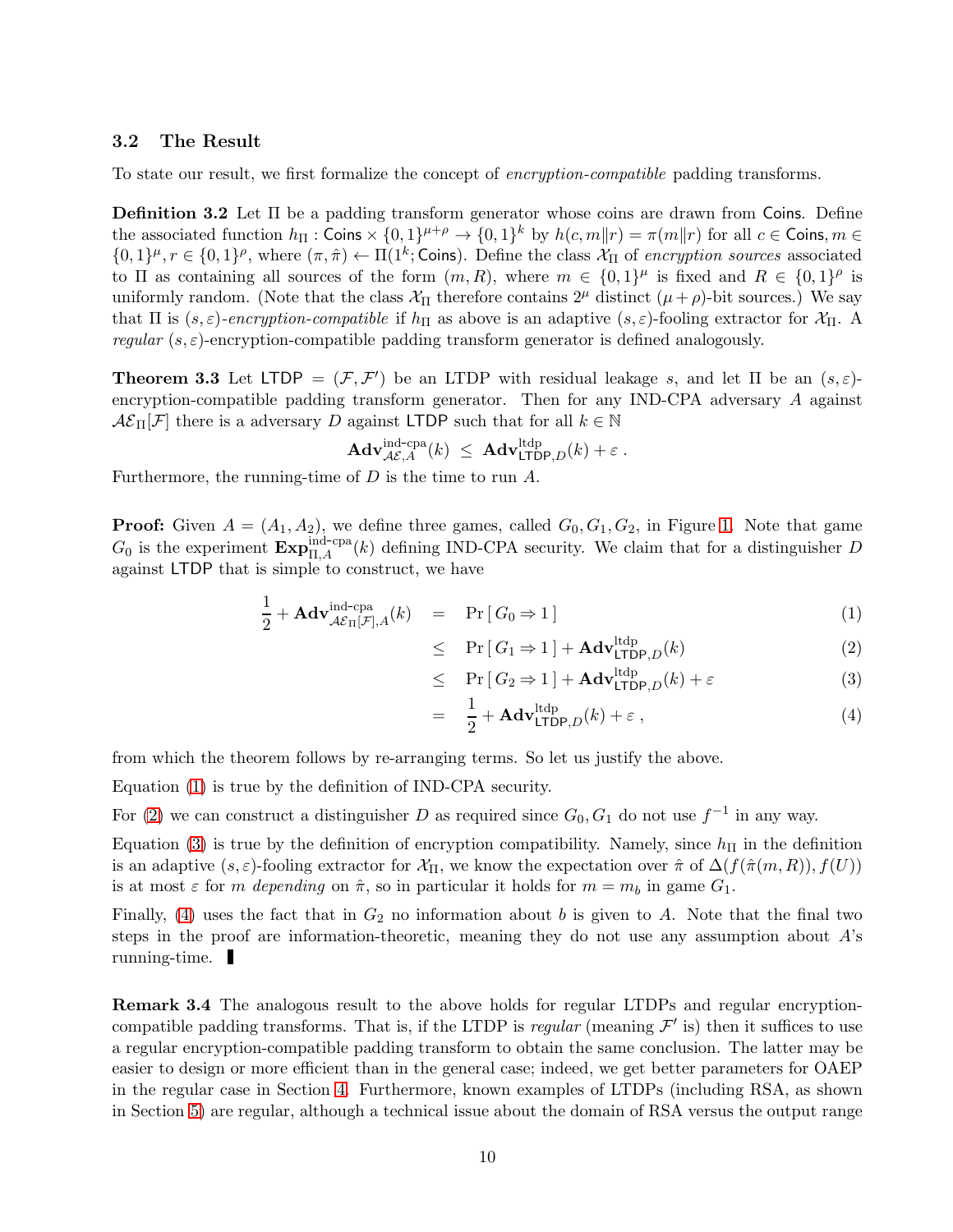<span id="page-10-4"></span>

| Game $G_0$ :                                                                                                                  | Game $G_1$ :                                                                         | Game $G_2$ :                                                                                                          |
|-------------------------------------------------------------------------------------------------------------------------------|--------------------------------------------------------------------------------------|-----------------------------------------------------------------------------------------------------------------------|
| $b \stackrel{\$}{\leftarrow} \{0,1\}$ ; $(f, f^{-1}) \stackrel{\$}{\leftarrow} \mathcal{F}$                                   | $b \stackrel{\$}{\leftarrow} \{0,1\}$ ; $f \stackrel{\$}{\leftarrow} \mathcal{F}'$   | $b \stackrel{\$}{\leftarrow} \{0,1\}$ ; $f \stackrel{\$}{\leftarrow} \mathcal{F}'$                                    |
| $(\pi, \hat{\pi}) \stackrel{\hspace{0.1em}\mathsf{\scriptscriptstyle\$}}{\leftarrow} \Pi$ ; $\Pi \leftarrow (\pi, \hat{\pi})$ | $(\pi, \hat{\pi}) \stackrel{\$}{\leftarrow} \Pi$ ; $\Pi \leftarrow (\pi, \hat{\pi})$ | $(\pi, \hat{\pi}) \stackrel{\$}{\leftarrow} \Pi$ ; $\Pi \leftarrow (\pi, \hat{\pi})$                                  |
| $(m_0, m_1, \text{state}) \overset{\text{s}}{\leftarrow} A_1(f, \Pi)$                                                         | $(m_0, m_1, \text{state}) \overset{\text{\$}}{\leftarrow} A_1(f, \Pi)$               | $(m_0, m_1, \text{state}) \overset{\hspace{0.1em}\mathsf{\scriptscriptstyle\$}}{\leftarrow} A_1(f, \boldsymbol{\Pi})$ |
| $r \leftarrow \{0,1\}^{\rho}$ ; $x \leftarrow \hat{\pi}(m_b  r)$                                                              | $r \stackrel{\$}{\leftarrow} \{0,1\}^{\rho}$ ; $x \leftarrow \hat{\pi}(m_b  r)$      | $x \xleftarrow{\$} \{0,1\}^k$                                                                                         |
| $d \stackrel{\$}{\leftarrow} A_2((f,\Pi),f(x),\text{state})$                                                                  | $d \stackrel{\$}{\leftarrow} A_2((f,\Pi),f(x),\text{state})$                         | $d \stackrel{\$}{\leftarrow} A_2((f,\Pi),f(x),\text{state})$                                                          |
| If $d = b$ then Return 1                                                                                                      | If $d = b$ then Return 1                                                             | If $d = b$ then Return 1                                                                                              |
| Else Return 0                                                                                                                 | Else Return 0                                                                        | Else Return 0                                                                                                         |

<span id="page-10-3"></span>Figure 1: Games for the proof of Theorem [3.3.](#page-9-2) Shaded areas indicate the differences between games.

of OAEP makes it difficult to exploit this for RSA-OAEP and raises an interesting open problem; see Section [6.](#page-19-0)

# <span id="page-10-0"></span>4 OAEP as a Fooling Extractor

In this section, we show that the OAEP padding transform of Bellare and Rogaway [\[7\]](#page-21-0) is encryption-compatible as defined in Section [3](#page-7-0) if its initial hash function is  $t$ -wise independent for  $t$  depending on the message length and lossiness of the TDP.

#### <span id="page-10-1"></span>4.1 OAEP

We recall the OAEP padding transform of Bellare and Rogaway [\[7\]](#page-21-0), lifted to the "instantiated" setting where hash functions may be keyed. Let  $G: \mathcal{K}_G \times \{0,1\}^{\rho} \to \{0,1\}^{\mu}$  and  $H: \mathcal{K}_H \times \{0,1\}^{\mu} \to \{0,1\}^{\rho}$ be hash functions. The associated padding transform generator  $\mathsf{OAEP}[G, H]$  on input  $1^k$  returns  $(\pi_{K_G,K_H}, \hat{\pi}_{K_G,K_G})$ , where  $K_G \xleftarrow{\$} \mathcal{K}_G(1^k)$  and  $K_H \xleftarrow{\$} \mathcal{K}_H(1^k)$ , defined via

| Algorithm $\pi_{K_G,K_H}(m  r)$  | Algorithm $\hat{\pi}_{K_G,K_H}(x)$ |
|----------------------------------|------------------------------------|
| $s \leftarrow m \oplus G(K_G,r)$ | $s  t \leftarrow x$                |
| $t \leftarrow r \oplus H(K_H,s)$ | $r \leftarrow t \oplus H(K_H,s)$   |
| $x \leftarrow s  t$              | $m \leftarrow s \oplus G(K_G,r)$   |
| Returns $x$                      | Returns $m$                        |

See Figure [2](#page-10-2) for a graphical illustration.



<span id="page-10-2"></span>Figure 2: Algorithms  $\pi_{K_G,K_H}(m,r)$  and  $\hat{\pi}_{K_G,K_H}(s,t)$  for  $\mathsf{OAEP}[G,H]$ .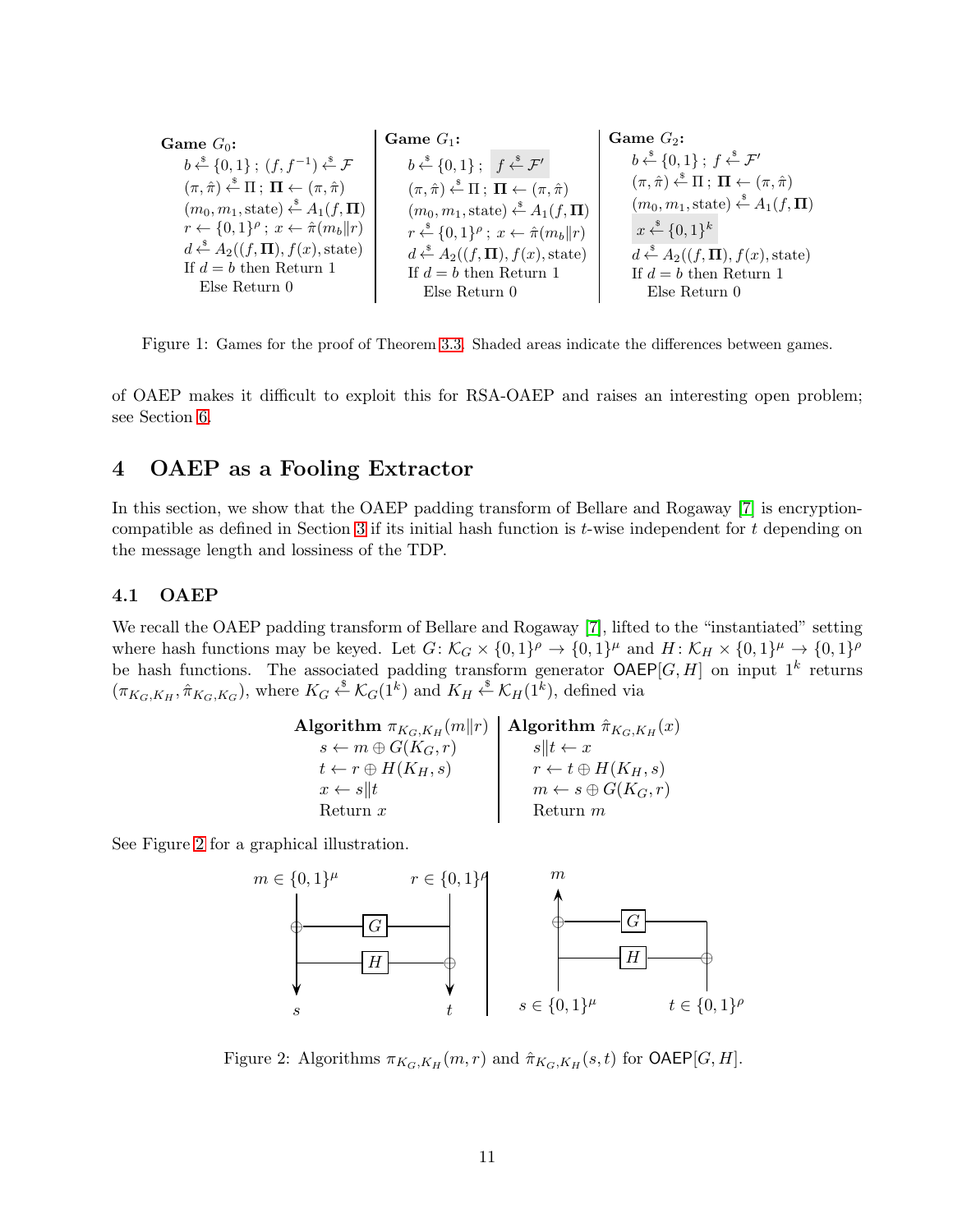<span id="page-11-2"></span>Remark 4.1 Since we mainly study IND-CPA security, for simplicity we define above the "noredundancy" version of the OAEP, *i.e.*, corresponding to the "basic scheme" in [\[7\]](#page-21-0). However, all our results also holds for the redundant version. Additionally, as is typical in the literature we have defined OAEP to apply the G-function to the least-significant bits of the input; in standards and implementations it is typically the most significant bits (where the order of  $m$  and  $r$  are switched). Again, we stress that our results hold in either case.

#### <span id="page-11-0"></span>4.2 Analysis

The following establishes that OAEP is encryption-compatible if the hash function  $G$  is  $t$ -wise independent for appropriate  $t$ . No restriction is put on the other hash function  $H$ . Indeed, our result also applies to SAEP [\[14\]](#page-21-1) (although the latter is neither standardized nor known to provide CCA security in the RO model, except in certain cases).

<span id="page-11-1"></span>**Theorem 4.2** Let  $G: \mathcal{K}_G \times \{0,1\}^{\rho} \to \{0,1\}^{\mu}$  and  $H: \mathcal{K}_H \times \{0,1\}^{\mu} \to \{0,1\}^{\rho}$  be hash functions, and suppose G is t-wise independent. Let  $OAEP = OAEP[G, H]$ . Then

- (1) OAEP is  $(s, \varepsilon)$ -encryption-compatible where  $\varepsilon = 2^{-u}$  for  $u = \frac{t}{3t+2}(\rho s \log t + 2) \frac{2(\mu + s)}{3t+2} 1$ .
- (2) OAEP is *regular*  $(s, \varepsilon)$ -encryption-compatible where  $\varepsilon = 2^{-u}$  for  $u = \frac{t}{2t+2} (\rho s \log t + 2) \frac{\mu + s + 2}{t+1} 1$ .
- (3) When  $t = 2$ , OAEP is  $(s, \varepsilon)$ -encryption-compatible where  $\varepsilon = 2^{-u}$  for  $u = (\rho s 2\mu)/4 1$ .

Note that parts (2) and (3) capture special cases of (1) in which we get better bounds. The techniques used in the proof were first developed in the context of the classical LHL by Trevisan and Vadhan [\[50\]](#page-24-1) and Dodis, Sahai and Smith [\[26\]](#page-22-9), though the style of presentation of our theorem statement and proof are inspired by Barak *et al.* [\[3,](#page-20-4) Lemma 1]. We mention that due to our use of (variants of) the Crooked LHL rather than the classical one and the stucture of OAEP, some of the technical details differ in our case and require new ideas.

**Corollary 4.3** Let  $G: K_G \times \{0,1\}^{\rho} \to \{0,1\}^{\mu}$  and  $H: K_H \times \{0,1\}^{\mu} \to \{0,1\}^{\rho}$  be hash functions and suppose that G is t-wise independent for  $t \geq 3\frac{\mu+s}{\rho-s}$  $\frac{\mu+s}{\rho-s}$ . Then OAEP[G, H] is  $(s,\varepsilon)$ -encryption-compatible where  $\varepsilon = \exp(-c(\rho - s - \log t))$  for a constant  $c > 0$ .

In particular,  $c \approx 1/2$  for regular functions. For such a function, if  $\rho - s$  is at least 180 then  $\varepsilon$  is roughly  $2^{-80}$  for  $t = 10$  and message lengths  $\mu \leq 2^{15}$  (which for practical purposes does not restrict the message-space). Applying Theorem [3.3,](#page-9-2) we see that if  $G$  is 10-wise independent and the number of random bits used in OAEP is at least 180 bits larger than the residual lossiness of the TDP, then the security of OAEP is tightly related to that of the lossy TDP.

Remark 4.4 To show security of OAEP against what we call *key-independent* chosen-plaintext attack, it suffices to argue that  $O A E P [G, H]$  is a fooling extractor for any *fixed* encryption source  $X = (m, R)$ where  $m \in \{0,1\}^{\mu}$ . The latter holds for any  $\varepsilon > 0$  and  $s \leq \rho - 2\log(1/\varepsilon) + 2$  assuming G is only pairwise-independent (*i.e.*,  $t = 2$ ). See Appendix [B](#page-26-0) for details.

**Proof:** (of Theorem [4.2\)](#page-11-1) We now prove the above theorem.

OVERVIEW. We write OAEP for OAEP $[G, H]$ . The high-level idea for all three parts of the theorem is the same. Fix a lossy function  $f$  with range size at most  $2<sup>s</sup>$ . We first show that for every *fixed*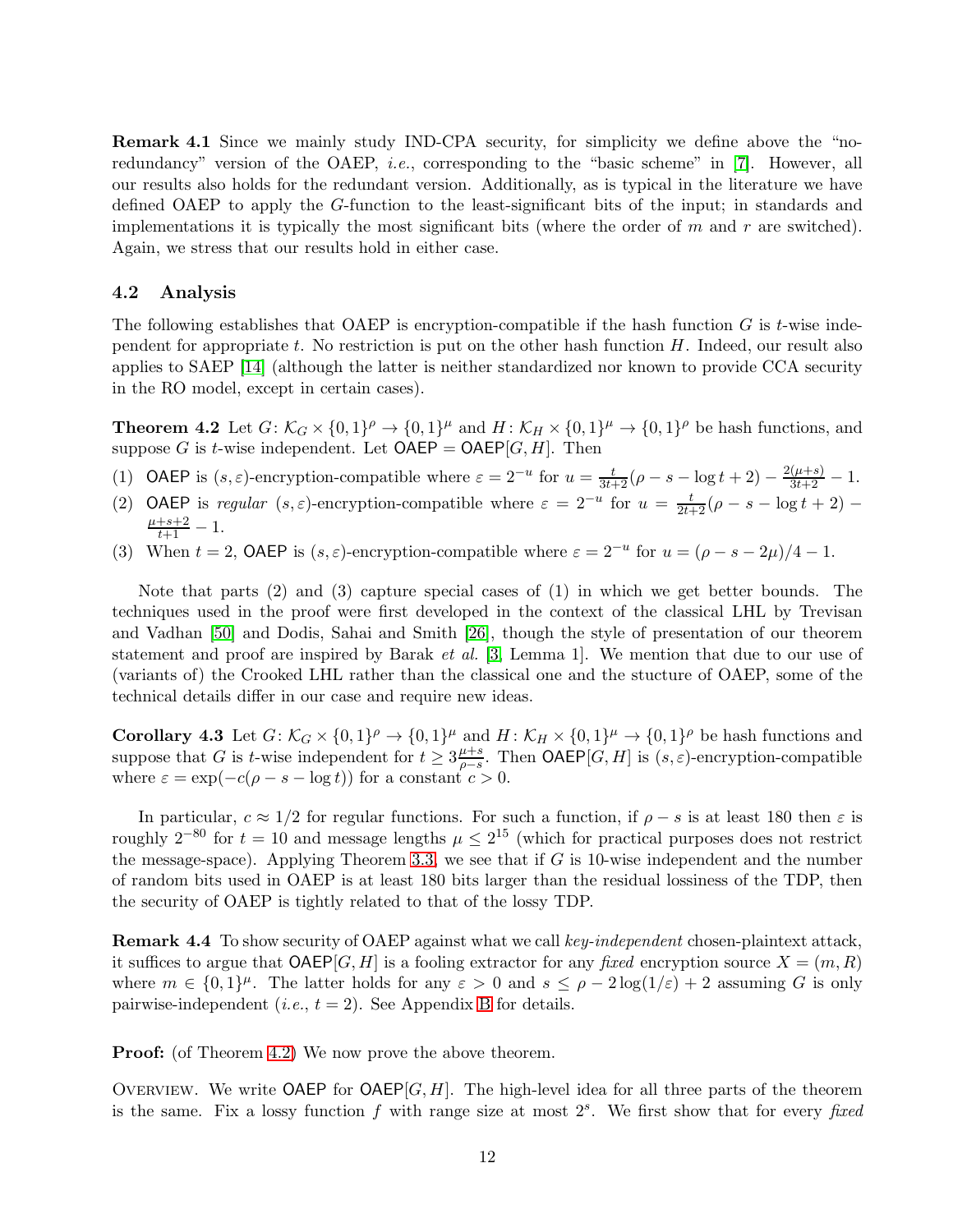<span id="page-12-1"></span>message  $m \in \{0,1\}^{\mu}$ , with high probability (say  $1-\delta$ ) over the choice of  $K_G$ , the statistical distance between  $f(\mathsf{OAEP}(m, R))$  and  $f(U)$  is small (say  $\hat{\varepsilon}$ ). This aspect of the proof changes from part to part. We then take a union bound to show that the above holds for *all* messages over the same choice of  $K_G$  with probability at least  $1 - 2^{\mu} \delta$ . This means that the statistical distance between the pair  $(K_G, f(\text{OAEP}(m, R)))$  and  $(K_G, f(\text{OAEP}(U)))$  is at most  $\varepsilon = \hat{\varepsilon} + 2^{\mu} \delta$  for all messages over the same choice of  $K_G$ . Finally, we express  $\delta$  as a function of  $\hat{\varepsilon}$ , and select  $\hat{\varepsilon}$  to minimize this sum. Note that the entire argument works for any choice of H.

We first prove part (3) of the theorem, then part (2), and finally part (1).

<span id="page-12-0"></span>PROOF OF PART (3). To prove part (3) of the theorem, we strengthen the Crooked LHL of [\[27\]](#page-22-2) to give the distinguisher access to the *input* to the fooling function as well its output.

**Lemma 4.5** (Augmented Crooked LHL.) Let  $h: K \times A \rightarrow B$  be a pairwise-independent function and let  $g: A \times B \to S$  be a function. Let X be a random variable on A such that  $H_{\infty}(X) \ge$  $\lg |S| + 2 \lg(1/\hat{\varepsilon}) - 2$  for some  $\hat{\varepsilon} > 0$ . Then

 $\Delta((K, g(X, h(K, X)), (K, g(X, U))) \leq \hat{\varepsilon},$ 

where  $K \xleftarrow{\$} \mathcal{K}$  and U is uniform and independent on B.

The proof, which extends the proof of the Crooked LHL given in [\[11\]](#page-21-2), is in Appendix [A.](#page-24-0)

We let G play the role of h in Lemma [4.5](#page-12-0) and let  $\{0,1\}^{\rho}$  and  $\{0,1\}^{\mu}$  play the roles of A and B, respectively. Let g in the lemma be defined by  $g(a, b) = f(m \oplus a || b \oplus H(K_H, m \oplus a))$  for arbitrary but *fixed*  $m \in \{0,1\}^{\mu}, K_H \in \mathcal{K}_H$ . It follows that OAEP is a  $(s,\hat{\varepsilon})$ -fooling extractor for every *fixed* encryption source X of the form  $(m, R)$ . Part (3) of the theorem now follows by applying Markov's inequality and taking a union bound over *all* such sources; we omit the details.

PROOF OF PART (2). Instead of Markov's inequality, the proof of part (2) of the theorem uses a stronger tail inequality for t-wise independent random variables, due to Bellare and Rompel [\[8\]](#page-21-11) (our application was inspired by the use of  $t$ -wise independence by Trevisan and Vadhan [\[50\]](#page-24-1) and Dodis, Sahai and Smith [\[26\]](#page-22-9)).

Let f be any function on  $\{0,1\}^k$  to a set Y of size at most  $2^s$ . For this part of the theorem, assume that f is regular, that is, that each preimage set has size exactly  $2^{k-s}$ . Let  $X = (m, R)$  be any  $(\mu + \rho, \rho)$ -source, where  $m \in \{0, 1\}^{\mu}$  is fixed and R is uniform over  $\{0, 1\}^{\rho}$ . For each  $r \in \{0, 1\}^{\rho}$  and  $y \in \mathcal{Y}$ , define the random variable

$$
Z_{r,y} = \begin{cases} 2^{-\rho} & \text{if } f(\pi_{K_G,K_H}(m||r)) = y, \\ 0 & \text{otherwise,} \end{cases}
$$

where, here and in what follows, the probability is over the random choices of  $K_G$  and  $K_H$  (although the distribution on  $K_H$  does not matter – we use only the fact that it is independent of  $m, R, K_G$ ). Let  $Z_y = \sum_r Z_{r,y}$ . We claim that  $\mathbf{E}[Z_y] = 2^{-s}$ . To see this, note that

$$
\mathbf{E}[Z_y] = \sum_r 2^{-\rho} \cdot \Pr[f(U||r) = y] = \Pr[f(U||R) = y] = 2^{-s}
$$

where we use the fact that  $R$  is uniform and  $f$  is regular.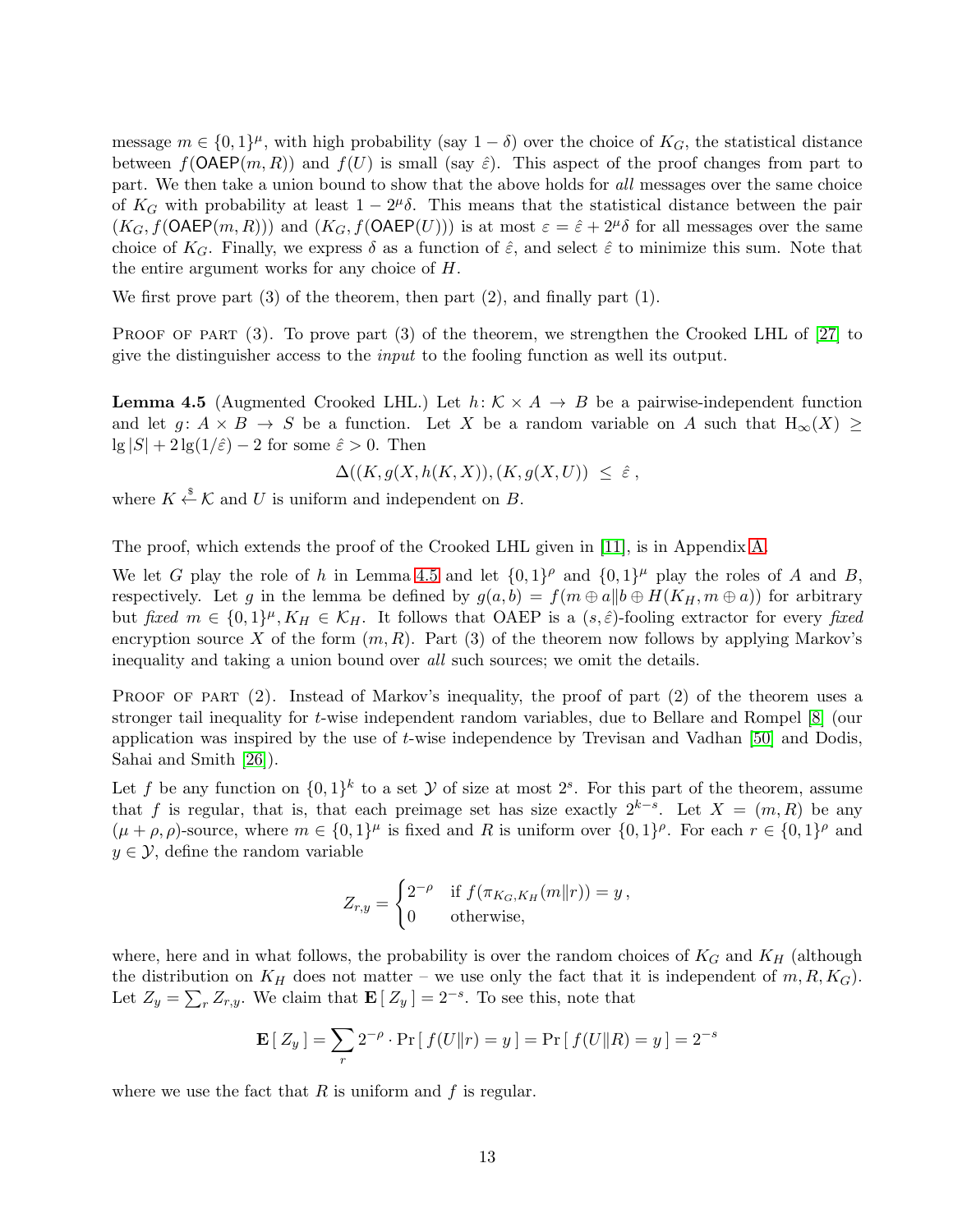<span id="page-13-2"></span>To bound the deviation of  $Z_y$  from its mean, note that for a fixed y, the variables  $\{Z_{r,y}\}_{r\in\{0,1\}^{\rho}}$  are t-wise independent (by the t-wise independence of G) and take values in  $[0, 2^{-\rho}]$ . We can apply the following tail bound (modified from the original to apply to random variables in  $[0, M]$  rather than  $[0, 1]$ .

**Lemma 4.6** (Bellare and Rompel [\[8\]](#page-21-11)) Let  $A_1, \ldots, A_n$  be *t*-wise independent random variables taking values in [0, M]. Let  $A = \sum_i A_i$  and  $\delta \leq 1$ . Then

$$
\Pr\left[\left|A - \mathbf{E}\left[A\right]\right| \ge \delta \cdot \mathbf{E}\left[A\right]\right] \le c_t \left(\frac{t \cdot M}{\delta^2 \cdot \mathbf{E}\left[A\right]}\right)^{t/2}
$$

where  $c_t < 3$  and  $c_t < 1$  when  $t \geq 8$ .

Setting  $\delta = 2\hat{\varepsilon}$ , we get that for every  $y \in \mathcal{Y}$ ,

$$
\Pr\left[|Z_y - 2^{-s}| \ge 2\hat{\varepsilon} \cdot 2^{-s}\right] \le c_t \left(\frac{t}{4\hat{\varepsilon}^2 \cdot 2^{-s+\rho}}\right)^{t/2} \,. \tag{5}
$$

By a union bound, the probability that there exists a  $y \in \mathcal{Y}$  such that  $|Z_y - 2^{-s}| \geq 2\hat{\varepsilon} \cdot 2^{-s}$  is at most

<span id="page-13-0"></span>
$$
2^s c_t \left(\frac{t}{4\hat{\varepsilon}^2 \cdot 2^{-s}}\right)^{t/2} .
$$

Observe that if [\(4.2\)](#page-13-0) holds for *all*  $y \in Y$  then, letting Y denote the random variable  $f(\pi_{K_G,K_H}(m, R))$ , we have

$$
\Delta((K_G, K_H, Y), (K_G, K_H, f(U)) \leq \frac{1}{2} \sum_{y \in \mathcal{Y}} |Z_y - 2^{-s}| = \sum_{y \in \mathcal{Y}} \hat{\varepsilon} \cdot 2^{-s} = \hat{\varepsilon}.
$$

By another union bound, the probability that the above holds simultaneously for all  $2^{\mu}$  possible  $(\mu + \rho, \rho)$ -sources  $X = (m, R)$  is at least  $1 - \delta_{\hat{\varepsilon}}$ , where

<span id="page-13-1"></span>
$$
\delta_{\hat{\varepsilon}} = 2^{\mu+s} c_t \left( \frac{t}{4\hat{\varepsilon}^2 \cdot 2^{-s+\rho}} \right)^{t/2} . \tag{6}
$$

Thus, OAEP is  $(s, \varepsilon)$ -encryption-compatible with  $\varepsilon = \hat{\varepsilon} + \delta_{\hat{\varepsilon}}$ . Note that  $\delta_{\hat{\varepsilon}}$  can be written in the form  $\gamma \cdot \hat{\varepsilon}^{-t}$  (where  $\gamma$  depends on  $t, \rho, s, \mu$  but not  $\hat{\varepsilon}$ ). Setting  $\hat{\varepsilon} = \gamma^{1/(t+1)}$  yields  $\varepsilon \leq 2\gamma^{1/(t+1)}$  and part (2) of the Theorem follows by observing that

$$
u = -\log \varepsilon \ge -\frac{1}{t+1} \cdot \log \gamma - 1
$$
  
=  $-\frac{1}{t+1} \cdot (\frac{t}{2}(\rho - s - \log t + 2) + \mu + s + \log c_t) - 1$   
 $\ge \frac{t}{2t+2} \cdot (\rho - s - \log t + 2) - \frac{\mu + s + 2}{t+1} - 1.$ 

PROOF OF PART (1). We now turn to proving the lemma for general (not necessarily balanced) functions f. We first give a proof for approximately balanced functions, in which no pre-image set is too small; we then show that this implies a bound for arbitrary functions.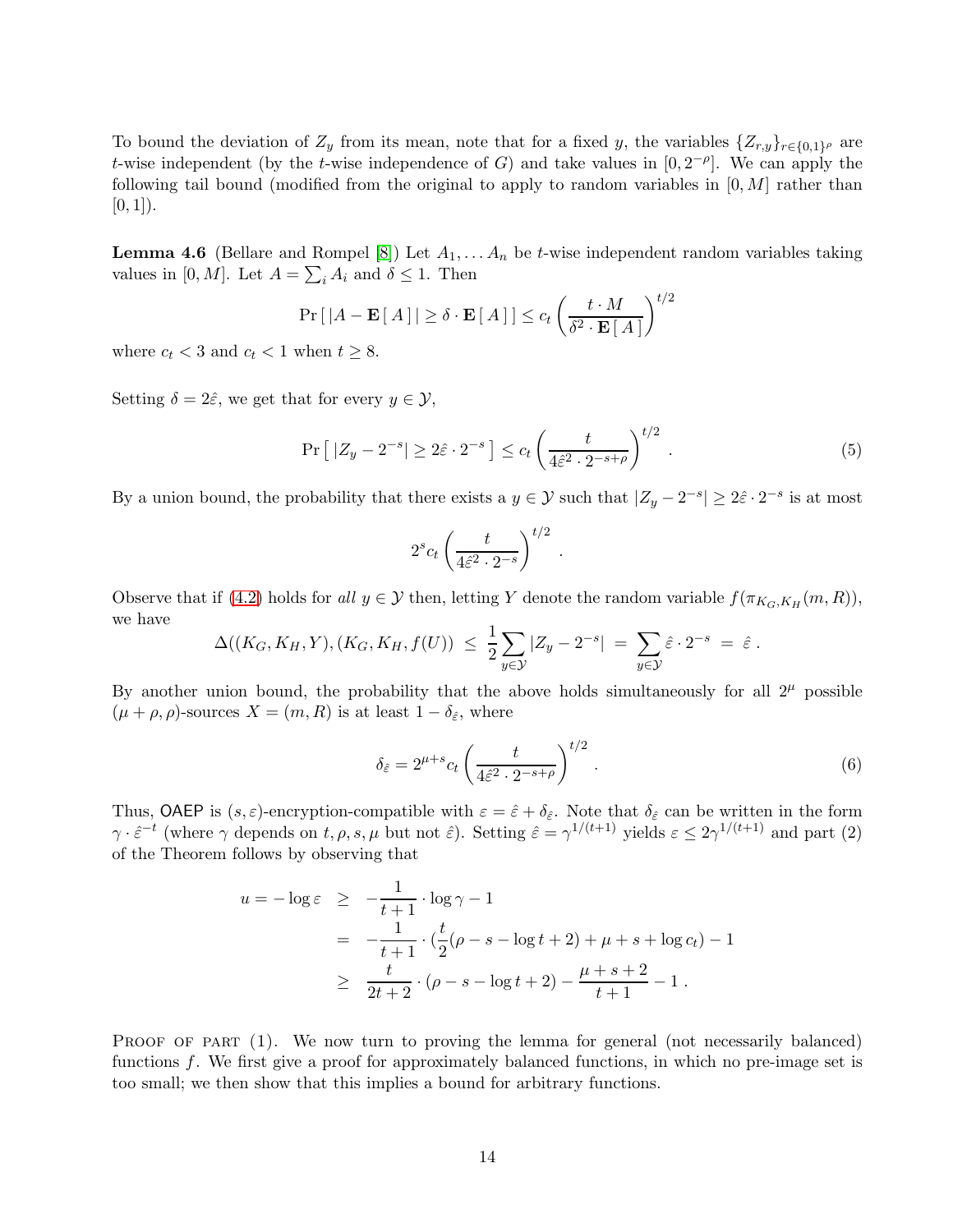<span id="page-14-4"></span>Assume for now that  $\min_{y \in \mathcal{Y}} |f^{-1}(y)| \geq \lambda \cdot 2^{k-s}$  for some real number  $0 < \lambda \leq 1$  (note that regularity corresponds to  $\lambda = 1$ ). We sketch how to modify the proof of part (2) under this assumption; essentially, we end up with an extra factor of  $\lambda$  in the denominator of Equation [6.](#page-13-1) We use the same definition of  $Z_y$  as in part (2). Instead of  $\mathbf{E}[Z_y] = 2^{-s}$ , we now have  $\mathbf{E}[Z_y] = \Pr[f(U||R) = y] =$  $|f^{-1}(y)|/2^k$ . Thus, instead of Equation [\(5\)](#page-13-0), we have

$$
\Pr\left[ |Z_y - |f^{-1}(y)|/2^k| \ge 2\hat{\varepsilon} \cdot |f^{-1}(y)|/2^k \right] \le c_t \left( \frac{t}{4\hat{\varepsilon}^2 \cdot |f^{-1}(y)|/2^k \cdot 2^{\rho}} \right)^{t/2}
$$

Using  $\min_{y \in \mathcal{Y}} |f^{-1}(y)| \geq \lambda \cdot 2^{k-s}$  and taking a union bound, we get that the probability that there exists  $y \in \mathcal{Y}$  such that

$$
|Z_y - |f^{-1}(y)|/2^k| \ge 2\hat{\varepsilon} \cdot |f^{-1}(y)|/2^k| \tag{7}
$$

is at most

$$
2^{s}c_{t}\left(\frac{t}{4\hat{\varepsilon}^{2}\cdot\lambda\cdot2^{-s}\cdot2^{\rho}}\right)^{t/2}.
$$
\n(8)

<span id="page-14-2"></span>.

<span id="page-14-3"></span>We can obtain a bound for arbitrary functions  $f$  by noting that every function  $f$  is "close" to a function with no small pre-images. Specifically:

**Claim 4.7** Let  $f: \{0,1\}^k \to \mathcal{Y}$  where  $|\mathcal{Y}| \leq 2^s$  be a function. For any real number  $\lambda > 0$ , there exists a function  $g: \{0,1\}^k \to \mathcal{Y}$  such that (i)  $\min_{y \in \mathcal{Y}} |g^{-1}(y)| \geq \lambda \cdot 2^{k-s}$ ; and (ii) the function g agrees with f on a  $1 - \lambda$  fraction of its domain. In particular,  $\Delta(f(U), g(U)) \leq \lambda$ .

We can now prove part (3) of the theorem from Equation [\(8\)](#page-14-2) by choosing  $\lambda = \hat{\varepsilon}$  in the claim and then completing the analysis as in part (2). It remains to prove the claim.

**Proof (of Claim [4.7\)](#page-14-3):** The idea is that we will take all the small pre-image sets of  $f$  and merge them together with some larger preimage set (e.g., if 0 had a large pre-image set, then for all elements x such that  $f^{-1}(f(x))$  is small, we set  $f(x) = 0$ . How many elements can belong to small pre-image sets? There are at most  $2^s$  pre-image sets, each of which contains at most  $\lambda \cdot 2^{k-s}$  elements. So there are at most  $\lambda \cdot 2^k$  elements of the domain on which f has to be changed.

### <span id="page-14-0"></span>5 Lossiness of RSA

In this section, we show that the RSA trapdoor permutation is lossy under reasonable assumptions. In particular, we show that, for large enough encryption exponent e, RSA is considerably lossy under the Φ-Hiding Assumption of [\[17\]](#page-21-3). We then show that by generalizing this assumption to multi-prime RSA we can get even more lossiness. Finally, we propose a "Two-Or-m-Primes" Assumption that, when combined with the former, amplifies the lossiness of standard (two-prime) RSA for small e.

#### <span id="page-14-1"></span>5.1 Background on RSA and Notation

We denote by  $RSA_k$  the set of all tuples  $(N, p, q)$  such that  $N = pq$  is the product of two distinct k/2-bit primes. Such an N is called an *RSA modulus*. By  $(N, p, q) \stackrel{\$}{\leftarrow} \mathcal{RSA}_k$  we mean that  $(N, p, q)$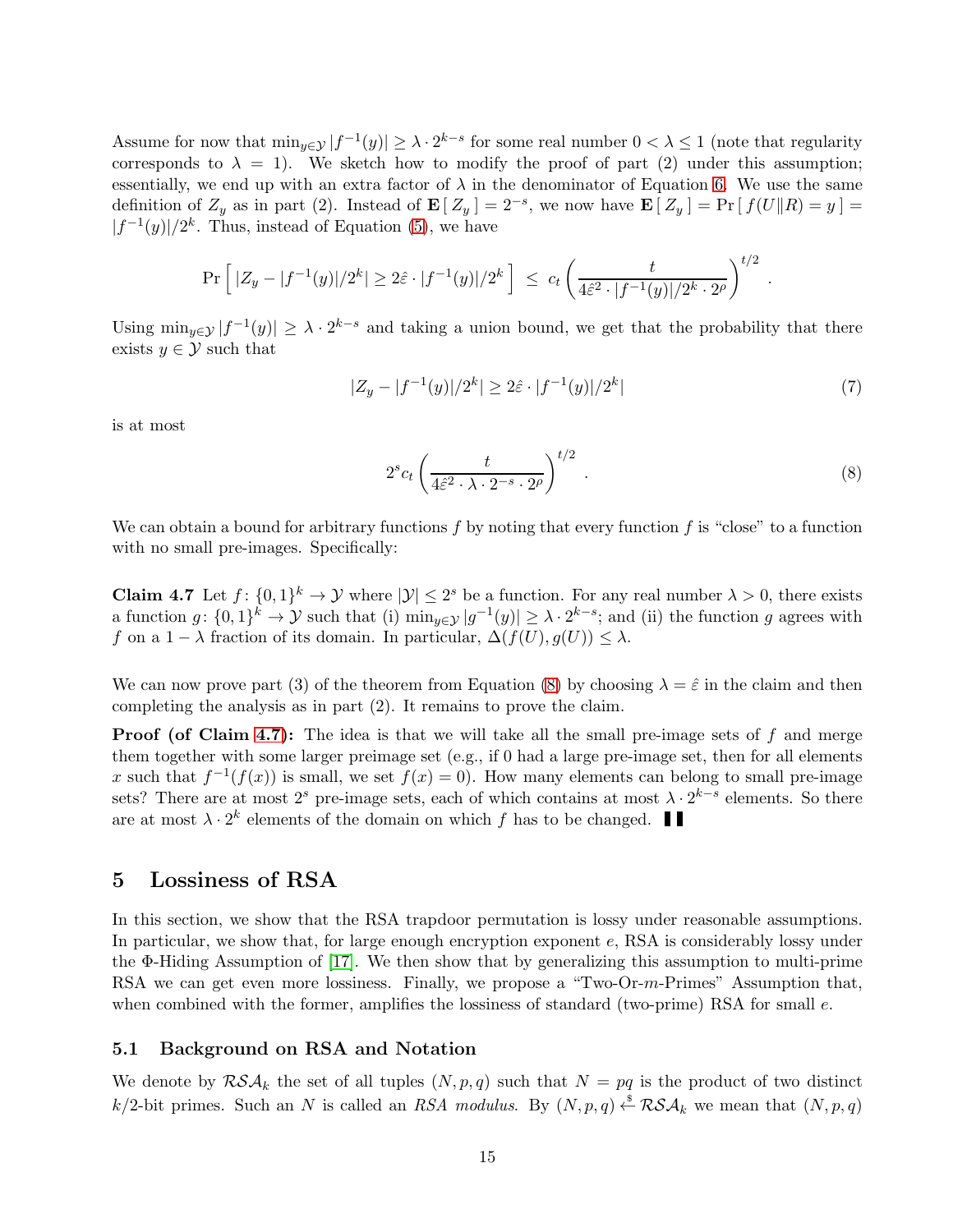<span id="page-15-1"></span>is sampled according to the uniform distribution on  $\mathcal{RSA}_k$ . An *RSA TDP generator* [\[47\]](#page-24-4) is an algorithm F that returns  $(N, e), (N, d)$ , where N is an RSA modulus and  $ed \equiv 1 \pmod{\phi(N)}$ . (Here  $\phi(\cdot)$  denotes Euler's totient function, so in particular  $\phi(N) = (p-1)(q-1)$ .) The tuple  $(N, e)$  defines the permutation on  $\mathbb{Z}_N^*$  given by  $f(x) = x^e \mod N$ , and similarly  $(N, d)$  defines its inverse. We say that a lossy TDP generator  $\text{LTOP} = (\mathcal{F}, \mathcal{F}')$  is an RSA LTDP if  $\mathcal F$  is an RSA TDP generator.

To define the Φ-Hiding Assumption and later some extensions of it, the following notation is also useful. For  $i \in \mathbb{N}$  we denote by  $\mathcal{P}_i$  the set of all *i*-bit primes. Let R be a relation on p and q. By  $RSA_k[R]$  we denote the subset of  $RSA_k$  for that the relation R holds on p and q. For example, let e be a prime. Then  $\mathcal{RSA}_k[p=1 \mod e]$  is the set of all  $(N, p, q)$ , where where  $N = pq$  is the product of two distinct  $k/2$ -bit primes p, q and  $p = 1 \text{ mod } e$ . That is, the relation  $R(p, q)$  is true if  $p = 1 \text{ mod } e$ and q is arbitrary. By  $(N, p, q) \stackrel{\$}{\leftarrow} \mathcal{RSA}_k[R]$  we mean that  $(N, p, q)$  is sampled according to the uniform distribution on  $\mathcal{RSA}_k[R]$ .

#### <span id="page-15-0"></span>5.2 RSA Lossy TDP from Φ-Hiding

 $\Phi$ -Hiding Assumption ( $\Phi$ A). We recall the  $\Phi$ -Hiding Assumption of [\[17\]](#page-21-3). For an RSA modulus N, we say that  $N \phi$ -hides a prime e if  $e \mid \phi(N)$ . Intuitively, the assumption is that, given RSA modulus N, it is hard to distinguish primes which are  $\phi$ -hidden by N from those that are not. Formally, let  $0 < c < 1/2$  be a (public) constant determined later. Consider the following two distributions:

$$
\mathcal{R}_1 = \{ (e, N) : e, e' \stackrel{\$} \leftarrow \mathcal{P}_{ck} ; (N, p, q) \stackrel{\$} \leftarrow \mathcal{RSA}_k[p = 1 \text{ mod } e'] \} \n\mathcal{L}_1 = \{ (e, N) : e \stackrel{\$} \leftarrow \mathcal{P}_{ck} ; (N, p, q) \stackrel{\$} \leftarrow \mathcal{RSA}_k[p = 1 \text{ mod } e]) \} .
$$

To a distinguisher D we associate its ΦA *advantage* defined as

$$
\mathbf{Adv}_{c,D}^{\Phi A}(k) = \Pr[D(\mathcal{R}_1) \Rightarrow 1] - \Pr[D(\mathcal{L}_1) \Rightarrow 1].
$$

As shown in [\[17\]](#page-21-3), distributions  $\mathcal{R}_1,\mathcal{L}_1$  can be sampled efficiently assuming the widely-accepted Extended Riemann Hypothesis.<sup>8</sup>

RSA LTDP FROM  $\Phi$ A. We construct an RSA LTDP based on  $\Phi$ A. In injective mode the public key is  $(N, e)$  where e is not  $\phi$ -hidden by N, whereas in lossy mode it is. Namely, define LTDP<sub>1</sub> =  $(\mathcal{F}_1, \mathcal{F}'_1)$ as follows:

> Algorithm  $\mathcal{F}_1$  $e,e' \overset{\hspace{0.1em}\mathsf{\scriptscriptstyle\$}}{\leftarrow} \mathcal{P}_{ck}$  $(N, p, q) \stackrel{\$}{\leftarrow} \mathcal{RSA}_k[p = 1 \text{ mod } e']$ If  $gcd(e, \phi(N)) \neq 1$  then return  $\perp$  $d \leftarrow e^{-1} \mod \phi(N)$ Return  $((N, e), (N, d))$ Algorithm  $\mathcal{F}_1'$  $e \overset{\hspace{0.1em}\mathsf{\scriptscriptstyle\$}}{\leftarrow} \mathcal{P}_{ck}$  $(N, p, q) \stackrel{\$}{\leftarrow} \mathcal{RSA}_k[p=1 \text{ mod } e]$ Return  $(N, e)$

The fact that algorithm  $\mathcal{F}_1$  has only a negligible probability of failure (returning  $\perp$ ) follows from the fact that  $\phi(N)$  can have only a constant number of prime factors of length ck and Bertrand's Postulate.

**Proposition 5.1** Suppose there is a distinguisher D against LTDP<sub>1</sub>. Then there is a distinguisher  $D'$ such that for all  $k \in \mathbb{N}$ 

$$
\mathbf{Adv}_{\mathsf{LTDP}_1,D}^{\mathrm{ltdp}}(k) \ \leq \ 2 \cdot \mathbf{Adv}_{c,D'}^{\Phi \mathrm{A}}(k) \ .
$$

<sup>&</sup>lt;sup>8</sup>This is done by choosing a uniform  $(1/2 - c)k$ -bit number x until  $p = xe + 1$  is a prime.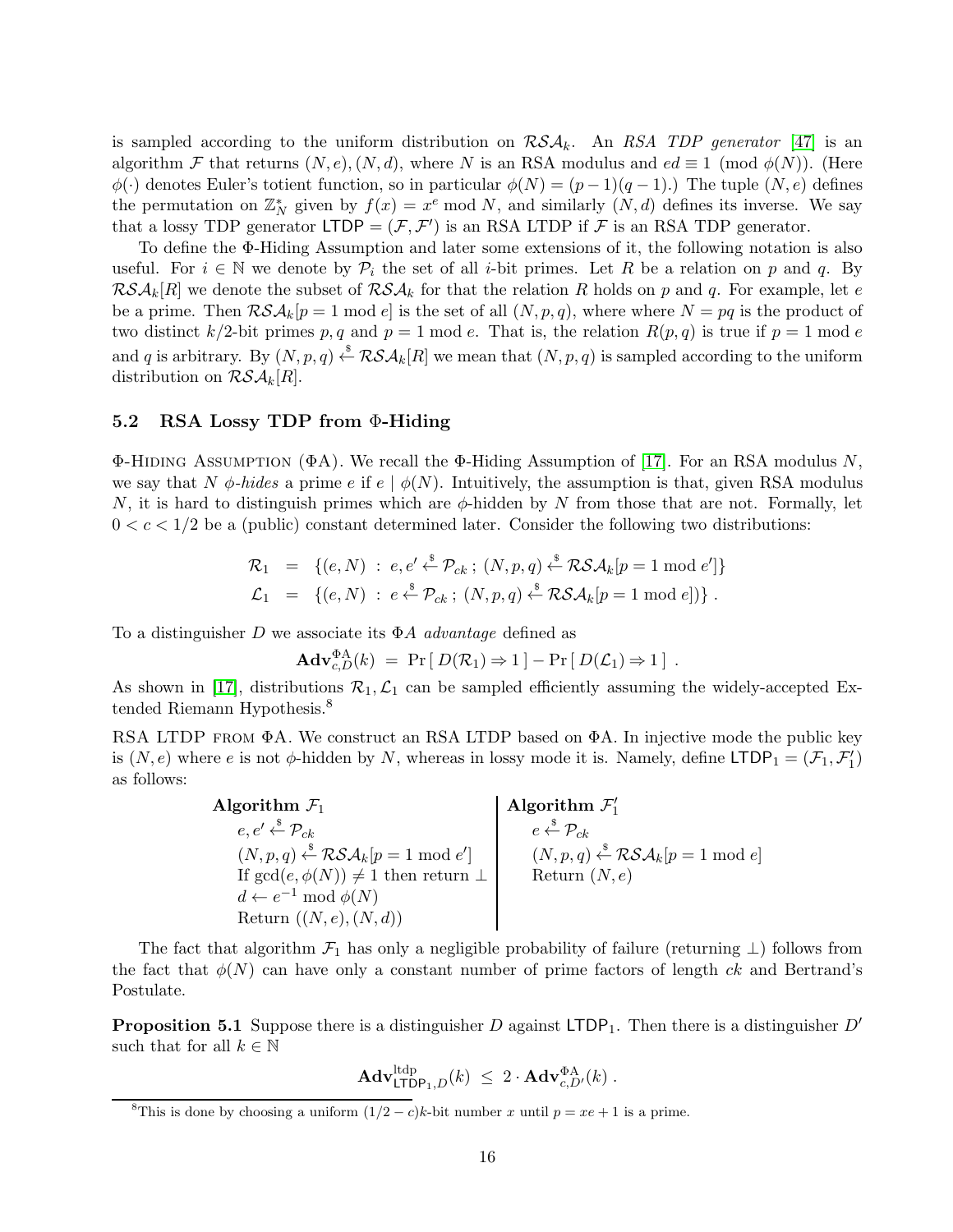<span id="page-16-0"></span>Furthermore, the running-time of  $D'$  is that of D. LTDP<sub>1</sub> has lossiness  $ck$ .

From a practical perspective, a drawback of LTDP<sub>1</sub> is that  $\mathcal{F}_1$  chooses  $N = pq$  in a non-standard way, so that it hides a prime of the same length as e. Moreover, for small values of e it returns  $\perp$  with high probability. This is done for consistency with how [\[17\]](#page-21-3) formulated  $\Phi$ A. But, to address this, we also propose what we call the *Enhanced* ΦA (EΦA), which says that N generated in the non-standard way (*i.e.*, by  $\mathcal{F}_1$ ) is indistinguishable from one chosen at random subject to  $gcd(e, \phi(N)) = 1$ .<sup>9</sup> We conjecture that  $E\Phi A$  holds for all values of c that  $\Phi A$  does. Details follow.

Enhanced Φ-Hiding Assumption. We say that the *Enhanced* Φ*-Hiding Assumption* (EΦA) holds for c if the following two distributions  $\mathcal{R}_{1^*}$  and  $\mathcal{L}_{1^*}$  are computationally indistinguishable:

$$
\mathcal{R}_{1^*} = \{ (e, N) : e \stackrel{\$} \leftarrow \mathcal{P}_{ck} ; (N, p, q) \stackrel{\$} \leftarrow \mathcal{RSA}_k \}
$$
  

$$
\mathcal{L}_{1^*} = \{ (e, N) : e \stackrel{\$} \leftarrow \mathcal{P}_{ck} ; (N, p, q) \stackrel{\$} \leftarrow \mathcal{RSA}_k [p = 1 \text{ mod } e]) \} .
$$

To a distinguisher D we associate its *E*Φ*A advantage* defined as

$$
\mathbf{Adv}_{c,D}^{\mathrm{E}\Phi\mathrm{A}}(k) = \Pr[D(\mathcal{R}_{1^*}) \Rightarrow 1] - \Pr[D(\mathcal{L}_{1^*}) \Rightarrow 1].
$$

As before, distributions  $\mathcal{R}_{1^*}, \mathcal{L}_{1^*}$  can be sampled efficiently assuming the widely-accepted Extended Riemann Hypothesis. We conjecture that EΦA holds for all values of  $\mathcal{K}_{\phi}$ , c that ΦA does.

RSA LTDP FROM EΦA. Now define  $LTDP_{1^*} = (\mathcal{F}_{1^*}, \mathcal{F}'_{1^*})$  where

**Algorithm** 
$$
\mathcal{F}_{1*}
$$
  
\n $e \stackrel{\$}{\leftarrow} \mathcal{P}_{ck}$   
\n $(N, p, q) \stackrel{\$}{\leftarrow} \mathcal{RSA}_k$   
\nIf  $gcd(e, \phi(N)) \neq 1$  then Return  $\perp$   
\nElse Return  $(N, e), (N, d)$ 

and  $\mathcal{F}'_{1*} = \mathcal{F}'_1$  in Section [5.2.](#page-15-0) Again we have the probability that  $\mathcal{F}_{1*}$  returns  $\perp$  is negligible. We stress that  $\mathcal{F}_{1^*}$ , unlike  $\mathcal{F}_1$ , chooses p, q at random as is typical in practice. We have the following proposition.

**Proposition 5.2** If the Enhanced  $\Phi$ -Hiding Assumption holds for c then  $\text{LTOP}_{1^*} = (\mathcal{F}_{1^*}, \mathcal{F}'_{1^*})$  is an RSA LTDP with lossiness ck. In particular, suppose there is a distinguisher D against LTDP<sub>1</sub>\*. Then there is a distinguisher  $D'$  such that

 $\mathbf{Adv}_{\mathsf{LTDP}_{1^*},D}^{\mathrm{ltdp}}(k) \ \leq \ 2 \cdot \mathbf{Adv}_{c,D'}^{\mathrm{E}\Phi\mathrm{A}}(k) \ .$ 

Furthermore, the running-time of  $D'$  is that of  $D$ .

PARAMETERS FOR LTDP<sub>1</sub>. When e is too large,  $\Phi$ A can be broken by using Coppersmith's method for finding small roots of a univariate modulo an unknown divisor of  $N$  [\[22,](#page-22-10) [40\]](#page-23-8). (No other attack on **ΦA** here is known.) Namely, consider the polynomial  $r(x) = e^x + 1$  mod p. Coppersmith's method allows us to find all roots of r smaller than  $N^{1/4}$ , and thus factor N, in lossy mode in polynomial time if  $c \geq 1/4$ . (This is essentially the "factoring with high bits known" attack.) More specifically, applying [\[40,](#page-23-8) Theorem 1], N can be factored in time  $\text{poly}(\log N)$  and  $O(N^{\varepsilon})$  if  $c = 1/4 - \varepsilon$  (*i.e.*,  $\log e \ge \log N(1/4 - \varepsilon)$ . For example, with modulus size  $k = 2048$  we can set  $\varepsilon = .04$  for 80-bit security (to enforce  $k\epsilon \ge 80$ ) and obtain  $2048 \cdot (1/4 - 0.04) = 430$  bits of lossiness.

 $9$ Additionally, in practice the encryption exponent e is usually fixed. This can be addressed by parameterizing EΦA by a fixed e instead of choosing it at random. Note that for  $e = 3$  one should make both  $e | p - 1$  and  $e | q - 1$  in the lossy case (otherwise the assumption is false; cf. [\[17,](#page-21-3) Remark 2, p. 6]).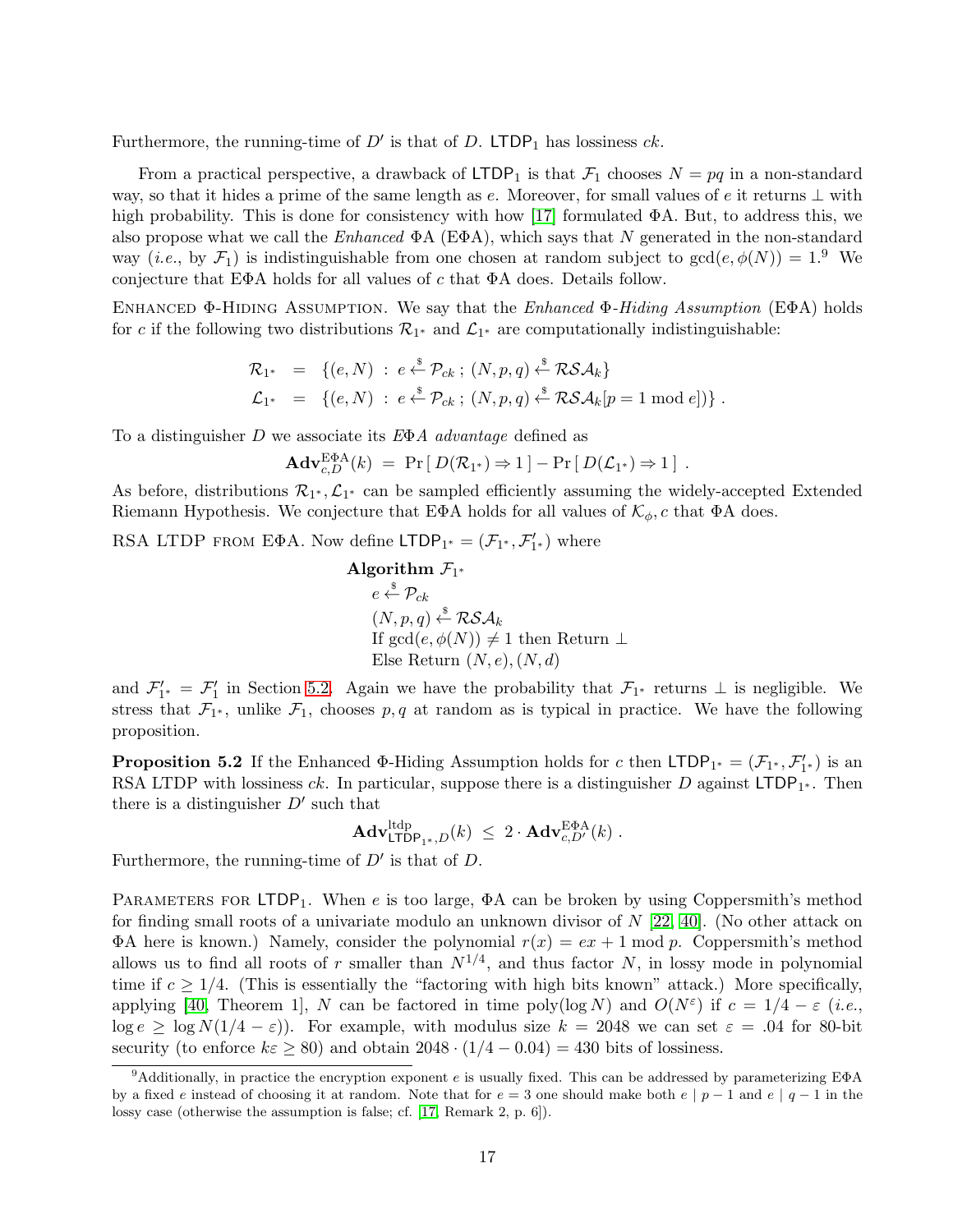#### <span id="page-17-2"></span><span id="page-17-0"></span>5.3 RSA Lossy TDP from Multi-Prime Φ-Hiding

Multi-prime RSA (according to [\[39\]](#page-23-9) the earliest reference is [\[46\]](#page-24-5)) is a generalization of RSA to moduli  $N = p_1 \cdots p_m$  of length k with  $m \ge 2$  prime factors of equal bit-length. Multi-prime RSA is of interest to practitioners since it allows to speed up decryption and is included in RSA PKCS  $#1$  v2.1. We are interested in it here because for it we can show greater lossiness and even with smaller encryption exponent e.

NOTATION AND TERMINOLOGY. Let  $m \geq 2$  be fixed. We denote by  $MRSA_k$  the set of all tuples  $(N, p_1, \ldots, p_m)$ , where  $N = p_1 \cdots p_m$  is the product of distinct  $k/m$ -bit primes. Such an N is called an *m*-prime RSA modulus. By  $(N, p_1, \ldots, p_m) \stackrel{\$}{\leftarrow} \mathcal{MRSA}_k$  we mean that  $(N, p_1, \ldots, p_m)$  is sampled according to the uniform distribution on  $MRSA_k$ . The rest of the notation and terminology of Section [5](#page-14-0) is extended to the multi-prime setting in the obvious way.

Multi Φ-hiding assumption. For an m-prime RSA modulus N, let us say that N mφ*-hides* a prime e if  $e \mid p_i - 1$  for all  $1 \leq i \leq m - 1$ . Intuitively, the assumption is that, given such N, it is hard to distinguish primes which are  $m\phi$ -hidden by N from those that do not divide  $p_i - 1$  for any  $1 \le i \le m$ . Formally, let  $m = m(k) > 2$  be a polynomial and let  $c = c(k)$  be an inverse polynomial determined later. Consider the following two distributions:

$$
\mathcal{R}_2 = \{ (e, N) : e, e' \stackrel{\$}{\leftarrow} \mathcal{P}_{ck} ; (N, p_1, \dots, p_t) \stackrel{\$}{\leftarrow} \mathcal{MRSA}_k[p_{i \leq m-1} = 1 \text{ mod } e'] \} \n\mathcal{L}_2 = \{ (e, N) : e \stackrel{\$}{\leftarrow} \mathcal{P}_{ck} ; (N, p_1, \dots, p_t) \stackrel{\$}{\leftarrow} \mathcal{MRSA}_k[p_{i \leq m-1} = 1 \text{ mod } e] \} .
$$

Above and in what follows, by  $p_i \leq m-1$  mod e we mean that  $p_i = 1 \mod e$  for all  $1 \leq i \leq m-1$ . To a distinguisher D we associate its *M*Φ*A advantage* defined as

$$
\mathbf{Adv}_{m,c,D}^{\text{M}\Phi\text{A}}(k) = \Pr[D(\mathcal{R}_2) \Rightarrow 1] - \Pr[D(\mathcal{L}_2) \Rightarrow 1].
$$

As before, distributions  $\mathcal{R}_2, \mathcal{L}_2$  can be sampled efficiently assuming the widely-accepted Extended Riemann Hypothesis.

Note that if we had required that in the lossy case  $N = p_1 \cdots p_m$  is such that  $e \mid p_i$  for all  $1 \leq i \leq m$ , then in this case we would always have  $N = 1 \text{ mod } e$ . But in the injective case N mod e is random, which would lead to a trivial distinguishing algorithm. This explains why we do not impose  $e \mid p_m$  in the lossy case above.

Multi-prime RSA LTDP from MΦA. We construct a multi-prime RSA LTDP based on MΦA having lossiness  $(m-1) \log e$ , where in lossy mode N  $m\phi$ -hides e. Namely, define LTDP<sub>2</sub> =  $(\mathcal{F}_2, \mathcal{F}'_2)$ as follows:

> $\rm{Algorithm}$   $\mathcal{F}_2$  $e,e' \overset{\hspace{0.1em}\mathsf{\scriptscriptstyle\$}}{\leftarrow} \mathcal{P}_{ck}$  $(N, p_1, \ldots, p_m)$  $\stackrel{\$}{\leftarrow} \mathcal{MRSA}_k[p_{i \leq m-1} = 1 \text{ mod } e']$ If  $gcd(e, \phi(N)) \neq 1$  then Return ⊥  $d \leftarrow e^{-1} \mod \phi(N)$ Else return  $(N, e), (N, d)$ Algorithm  $\mathcal{F}_2'$  $e \overset{\hspace{0.1em}\mathsf{\scriptscriptstyle\$}}{\leftarrow} \mathcal{P}_{ck}$  $(N, p_1, \ldots, p_m)$  $\stackrel{\$}{\leftarrow} \mathcal{MRSA}_k[p_{i \leq m-1} = 1 \text{ mod } e]$ Return  $(N, e)$

<span id="page-17-1"></span>**Proposition 5.3** Suppose there is a distinguisher D against LTDP<sub>2</sub>. Then there is a distinguisher  $D'$ such that for all  $k \in \mathbb{N}$ 

$$
\mathbf{Adv}_{\mathsf{LTDP}_2,D}^{\mathrm{ltdp}}(k) \ \leq \ 2 \cdot \mathbf{Adv}_{m,c,D'}^{\mathrm{M}\Phi \mathrm{A}}(k) \ .
$$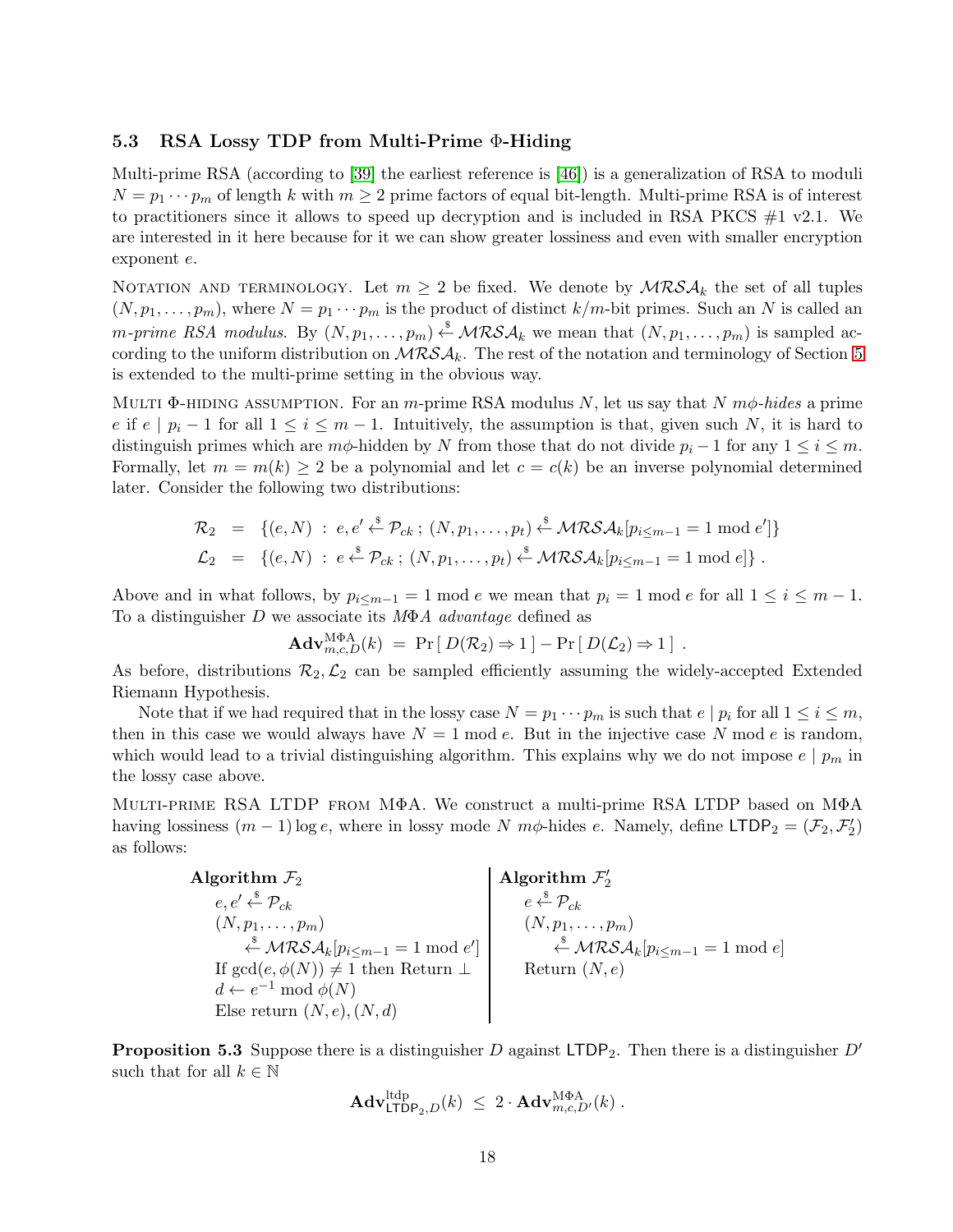<span id="page-18-1"></span>Furthermore, the running-time of  $D'$  is that of D. LTDP<sub>2</sub> has lossiness  $(m-1)ck$ .

PARAMETERS FOR LTDP<sub>2</sub>. We use the recent cryptoanalysis of the MΦA for  $m \geq 3$  due to Herrmann [\[32\]](#page-22-11).<sup>10</sup> Using [\[32,](#page-22-11) Section 3] we can break the MΦA in time poly(log N) and  $O(N^{\epsilon})$  if

$$
c \ge 1/m - \frac{2}{3\sqrt{m^3}} - \varepsilon.
$$

(For  $m \geq 3$  this improves the bound with  $c \geq 1/m - 1/m^2 - \varepsilon$  obtained from "factoring with high bits") known"; for  $m \ge 4$  this improves the bound with  $c \ge 1/m - 2 \frac{(1/m)^{(1/(m-1)} - (1/m)^{m/(m-1)}}{m(m-1)} - \varepsilon$  from the preliminary version [\[36\]](#page-23-10).)

For example, with modulus size  $k = 2048$  and  $m = 3$   $(m = 4, 5)$  we set  $\varepsilon = .04$  (for about 80-bit security) and obtain 676 (778, 822) bits of lossiness for  $LTDP<sub>2</sub>$ , according to Proposition [5.3.](#page-17-1)

We note that this may not be the best attack possible based on Coppersmith's method (in particular the coefficients of the polynomial we use are highly correlated). We also remark that for a *fixed* modulus length, m cannot be too large since the Elliptic Curve Method for factoring can compute a factor  $p_i$ of N faster than the Number Field Sieve one if  $p_i$  is significantly smaller than  $N^{1/2}$  [\[39\]](#page-23-9).

#### <span id="page-18-0"></span>5.4 Small-Exponent RSA LTDP from 2-vs-m Primes

For efficiency reasons, the public RSA exponent e is typically not chosen to be too large in practice. (For example, researchers at UC San Diego [\[51\]](#page-24-6) found that 99.5% of the certificates in the campus's TLS corpus had  $e = 2^{16}+1$ .) Therefore, we investigate the possibility of using an additional assumption to amplify the lossiness of RSA for small e.

The high-level idea is to assume that it is hard to distinguish  $N = pq$  where p, q are primes of length  $k/2$  from  $N = p_1 \cdots p_m$  for  $m > 2$ , where  $p_1, \ldots, p_m$  are primes of length  $k/m$  (which we call the "2-vs-m Primes" Assumption). This assumption is a generalization of the "2-vs-3 Primes" Assumptions introduced in [\[9\]](#page-21-12) and also used contemporaneously to our work to construct a "slightly lossy" TDF based on modular squaring [\[42\]](#page-23-11). Combined with the MΦA Assumption of Section [5.3,](#page-17-0) we obtain (m − 1) log e bits of lossiness from *standard* (two-prime) RSA. Let us state our assumption and construction formally.

2-vs-m Primes Assumption. We say that the *2-vs-*m *primes assumption* holds for m if the following two distributions  $\mathcal{N}_2$  and  $\mathcal{N}_m$  are computationally indistinguishable:

$$
\mathcal{N}_2 = \{ N : e \stackrel{\$}{\leftarrow} \mathcal{P}_{ck} ; (N, p, q) \stackrel{\$}{\leftarrow} \mathcal{RSA}_k[p = 1 \text{ mod } e] \}
$$
  

$$
\mathcal{N}_m = \{ N : e \stackrel{\$}{\leftarrow} \mathcal{P}_{ck} ; (N, p, q) \stackrel{\$}{\leftarrow} \mathcal{MRSA}_k[p_{i \leq m-1} = 1 \mod e] \}.
$$

To a distinguisher D we associate its *HFA-advantage* defined as

$$
\mathbf{Adv}_{m}^{2vmp}(D) = \Pr[D(\mathcal{N}_2) \Rightarrow 1] - \Pr[D(\mathcal{N}_m) \Rightarrow 1].
$$

RSA LTDP FROM 2-VS- $m$  PRIMES + MΦA. Define LTDP<sub>3</sub> =  $(\mathcal{F}_3, \mathcal{F}'_3)$  as follows:

 $10$ In the preliminary version of this paper we gave a weaker cryptanalysis which was subsequently improved in [\[32\]](#page-22-11) for the case  $m > 4$ .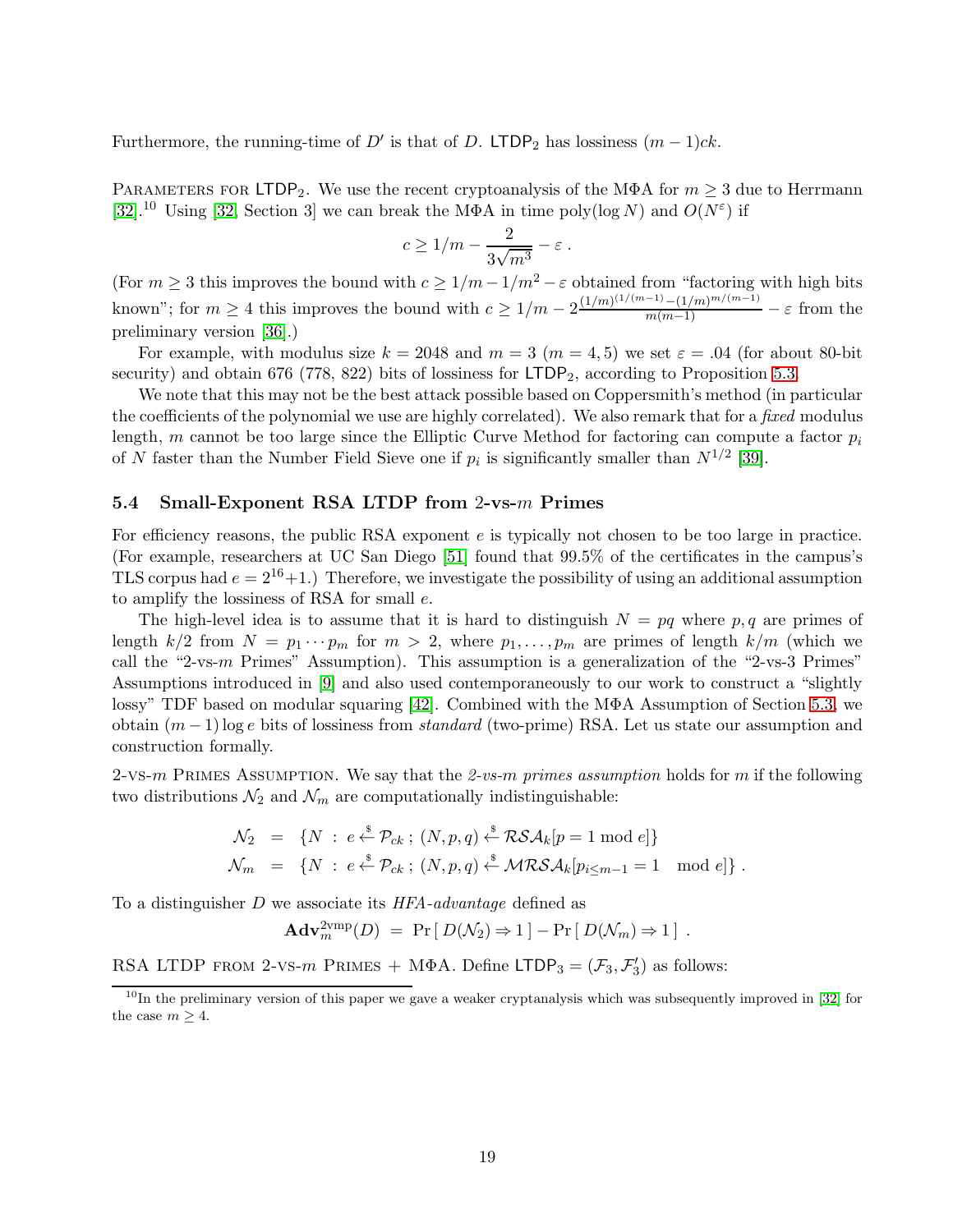<span id="page-19-1"></span>Algorithm  $\mathcal{F}_3$  $e,e' \overset{\hspace{0.1em}\mathsf{\scriptscriptstyle\$}}{\leftarrow} \mathcal{P}_{ck}$  $(N, p, q) \stackrel{\$}{\leftarrow} \mathcal{RSA}_k[p = 1 \text{ mod } e']$ If  $gcd(e, \phi(N)) \neq 1$  then Return  $\perp$ Else Return  $(N, e), (N, d)$ Algorithm  $\mathcal{F}'_3$  $e \overset{\hspace{0.1em}\mathsf{\scriptscriptstyle\$}}{\leftarrow} \mathcal{P}_{ck}$  $(N, p_1, \ldots, p_m) \stackrel{\$}{\leftarrow} \mathcal{MRSA}_k[p_{i \leq m-1} = 1 \text{ mod } e]$ Return  $(N, e)$ 

**Proposition 5.4** If the 2-vs-m Primes Assumption holds for m and the Multi-Prime  $\Phi$ -Hiding Assumption holds for  $m, e$ , then LTDP<sub>3</sub> =  $(\mathcal{F}_3, \mathcal{F}'_3)$  is an RSA LTDP with lossiness  $(m-1)ck$ . In particular, suppose there is a distinguisher D against LTDP<sub>3</sub>. Then there is a distinguisher  $D_1, D_2$ such that

$$
\mathbf{Adv}_{\mathsf{LTDP}_3}^{\mathrm{ltdp}}(D) \ \leq \ 2 \cdot \left(\mathbf{Adv}_{m}^{2vmp}(D_1) + \mathbf{Adv}_{m,c}^{\mathrm{M}\Phi\mathrm{A}}(D_2)\right)\,.
$$

Furthermore, the running-time of  $D_1, D_2$  is that of D.

The proof is a standard hybrid argument.

PARAMETERS FOR LTDP<sub>3</sub>. We note that m in the construction cannot be too large, otherwise a small factor of N in the lossy case can be recovered by the elliptic curve factoring method due to Lenstra [\[39\]](#page-23-9), whose running-time is proportional to the smallest factor of  $N$ . The largest factor recovered by the method so far was 223-bits in length [\[52\]](#page-24-7). Thus, for example using 2048-bit RSA with  $e = 2^{16} - 1$ , if we assume it is hard to recover factors larger than that we can get about  $8 \cdot 16 = 128$  bits of provable lossiness under the HFA plus MΦA where  $m = 9$ .

ENHANCED HFA. As in the previous cases, to address the fact that in practice  $N = pq$  is chosen at random and not subject to p hiding a prime of the same bit-length as e, we may define an *enhanced* version of HFA. Then under the enhanced HFA + enhanced  $M\Phi A$  assumptions we obtain the same amount of lossiness for standard 2-prime RSA.

## <span id="page-19-0"></span>6 Instantiating RSA-OAEP

By combining the results of Section [3,](#page-7-0) Section [4,](#page-10-0) and Section [5,](#page-14-0) we obtain standard model instantiations of RSA-OAEP under chosen-plaintext attack.

Regularity. In particular, we would like to apply part (2) of Theorem [4.2](#page-11-1) in this case, as it is not hard to see that under all of the assumptions discussed in Section [5,](#page-14-0) RSA is a *regular* lossy TDP on the domain  $\mathbb{Z}_N^*$ . Unfortunately, this domain is different from  $\{0,1\}^{\rho+\mu}$  (identified as integers), the range of OAEP. In RSA PKCS #1 v2.1, the mismatch is handled by selecting  $\rho + \mu = |\log N| - 16$ , and viewing OAEP's output as an integer less than  $2^{\rho+ms} < N/2^{16}$  (i.e., the most significant two bytes of the output are zeroed out). The problem is that in the lossy case RSA may not be regular on the subdomain  $\{0, ..., 2^{\rho+\mu} - 16\}.$ 

We can prove, in some cases, that in the lossy case RSA is *approximately* regular on this subdomain, and in those cases it follows from the proof of part (1) of Theorem [4.2](#page-11-1) that we obtain essentially the better parameters given by part (2). However, here use just use the weaker parameters given by part (1) of Theorem [4.2.](#page-11-1) We leave a detailed discussion of approximate regularity to future work. In particular, understanding the regularity of RSA on subintervals of the domain is a first step towards improving the concrete parameters we obtain.

CONCRETE PARAMETERS. Since the results in Section [5](#page-14-0) have several cases and the parameter settings are rather involved, we avoid stating an explicit theorem about RSA-OAEP. From part (1)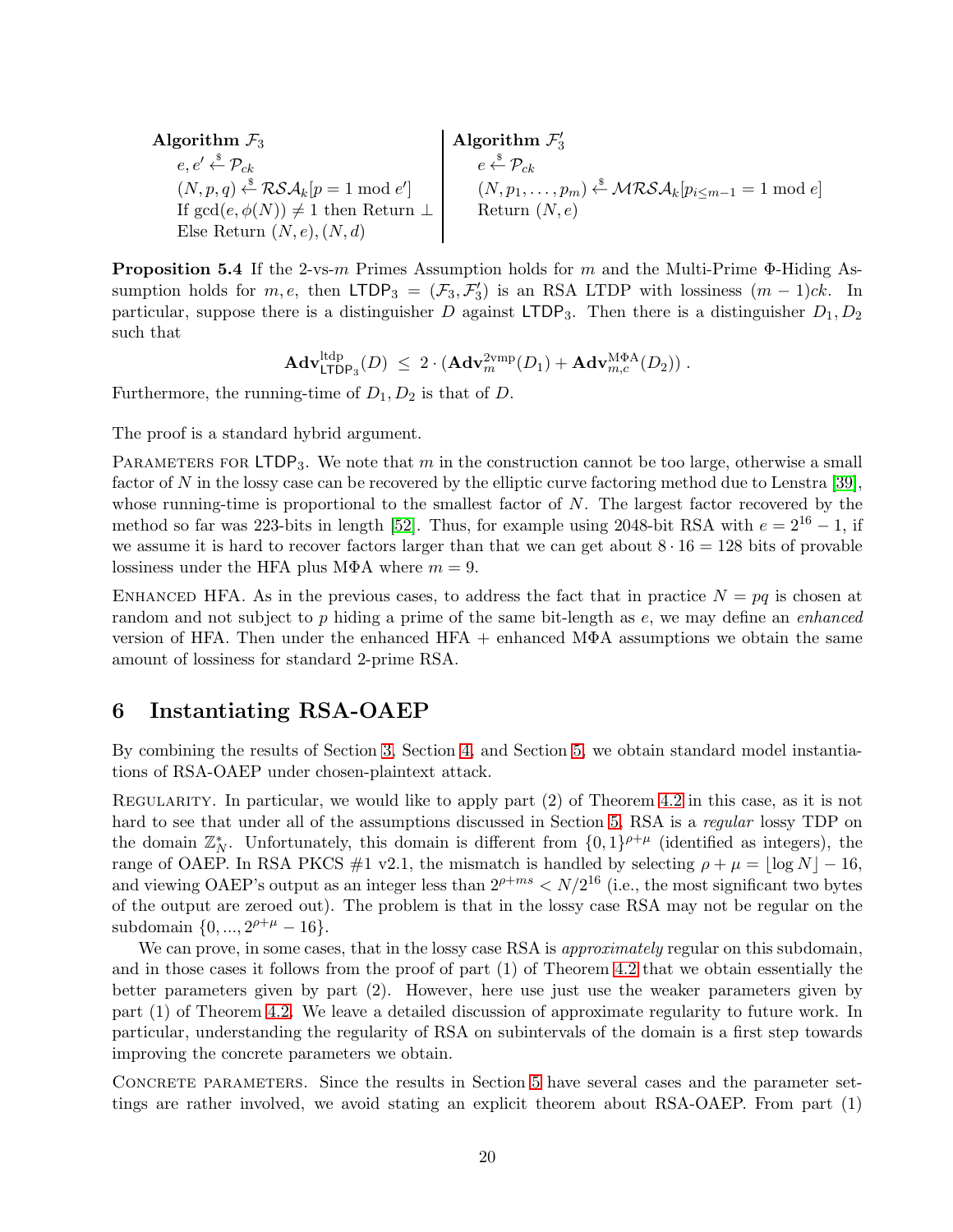<span id="page-20-5"></span>of Theorem [4.2](#page-11-1) one can see that for  $u = 80$  bits security, messages of roughly  $\mu \approx k - s - 3 \cdot 80$  bits can be encrypted (for sufficintly large t). For concreteness, we give two example parameter settings. Using the Multi  $\Phi$ -Hiding Assumption with  $N = 1024$  bits and 3 primes, we obtain  $\ell = k - s = 291$  bits of lossiness and hence can encrypt messages of length  $\mu = 40$  bits (for  $t \approx 400$ ); using the  $\Phi$ -Hiding Assumption with  $N = 2048$ , we obtain  $\ell = k - s = 430$  bits of lossiness and hence can encrypt messages of length  $\mu = 160$  bits (for  $t \approx 150$ ). We stress that while we view our results as providing important theoretical backing for the scheme at a more qualitative level, we strongly encourage further research to try to improve the concrete parameters.

# Acknowledgements

We thank Mihir Bellare, Alexandra Boldyreva, Dan Brown, Yevgeniy Dodis, Jason Hinek, Arjen Lenstra, Alex May, Phil Rogaway, and the anonymous reviewers of Crypto 2010 for helpful comments. In particular, we thank Dan for reminding us of [\[17,](#page-21-3) Remark 2, p. 6], Alex for pointing out the improved attack in Section [5.3,](#page-17-0) Phil for encouraging us to consider the case of small  $e$  more closely and Yevgeniy for suggesting the statement of Lemma [4.5](#page-12-0) (our original lemma was specific to OAEP). This work was primarily done while A.O. was a Ph.D. student at Georgia Institute of Technology, supported in part by Alexandra Boldyreva's NSF CAREER award #0545659 and NSF Cyber Trust award  $\#0831184$ . A.S. was supported in part by NSF awards  $\#0747294$ , 0729171.

# <span id="page-20-0"></span>References

- [1] Rsa public-key cryptography standards (pkcs). <http://www.rsa.com/rsalabs/node.asp?id=2124>. (Cited on page [3,](#page-2-2) [9.](#page-8-0))
- <span id="page-20-3"></span>[2] Michel Abdalla, Mihir Bellare, and Phillip Rogaway. The oracle Diffie-Hellman assumptions and an analysis of DHIES. In David Naccache, editor, *Topics in Cryptology – CT-RSA 2001*, volume 2020 of *Lecture Notes in Computer Science*, pages 143–158, San Francisco, CA, USA, April 8–12, 2001. Springer, Berlin, Germany. (Cited on page [7.](#page-6-1))
- <span id="page-20-4"></span>[3] Boaz Barak, Ronen Shaltiel, and Eran Tromer. True random number generators secure in a changing environment. In Colin D. Walter, Çetin Kaya Koç, and Christof Paar, editors, *Cryptographic Hardware and Embedded Systems – CHES 2003*, volume 2779 of *Lecture Notes in Computer Science*, pages 166–180, Cologne, Germany, September 8–10, 2003. Springer, Berlin, Germany. (Cited on page [12.](#page-11-2))
- <span id="page-20-6"></span>[4] Mihir Bellare, Alexandra Boldyreva, and Adam O'Neill. Deterministic and efficiently searchable encryption. In Alfred Menezes, editor, *Advances in Cryptology – CRYPTO 2007*, volume 4622 of *Lecture Notes in Computer Science*, pages 535–552, Santa Barbara, CA, USA, August 19–23, 2007. Springer, Berlin, Germany. (Cited on page [27.](#page-26-1))
- <span id="page-20-2"></span>[5] Mihir Bellare and Adriana Palacio. Towards plaintext-aware public-key encryption without random oracles. In Pil Joong Lee, editor, *Advances in Cryptology – ASIACRYPT 2004*, volume 3329 of *Lecture Notes in Computer Science*, pages 48–62, Jeju Island, Korea, December 5–9, 2004. Springer, Berlin, Germany. (Cited on page [5.](#page-4-0))
- <span id="page-20-1"></span>[6] Mihir Bellare and Phillip Rogaway. Random oracles are practical: A paradigm for designing efficient protocols. In V. Ashby, editor, *ACM CCS 93: 1st Conference on Computer and Communications Security*, pages 62–73, Fairfax, Virginia, USA, November 3–5, 1993. ACM Press. (Cited on page [3,](#page-2-2) [6,](#page-5-1) [7.](#page-6-1))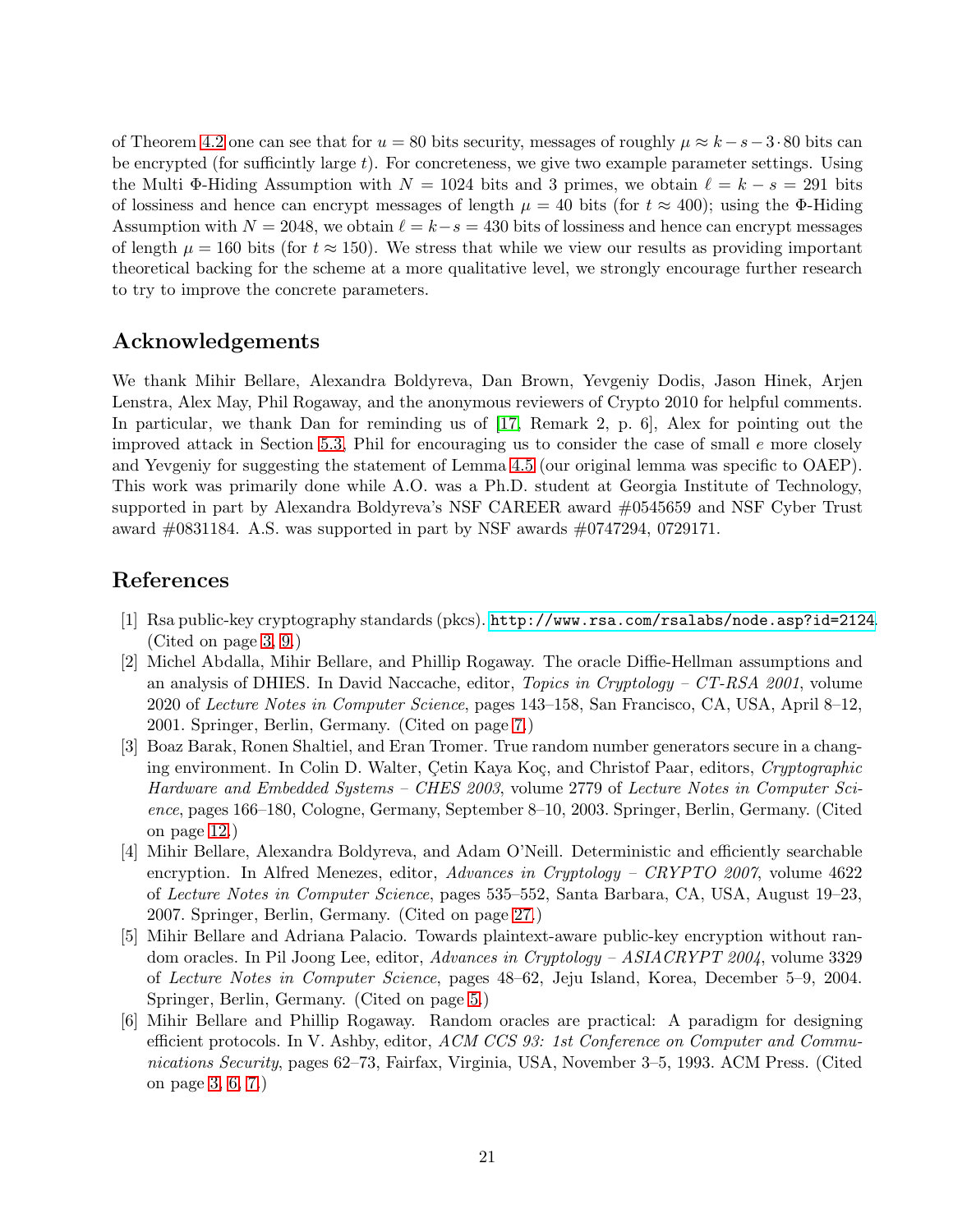- <span id="page-21-0"></span>[7] Mihir Bellare and Phillip Rogaway. Optimal asymmetric encryption. In Alfredo De Santis, editor, *Advances in Cryptology – EUROCRYPT'94*, volume 950 of *Lecture Notes in Computer Science*, pages 92–111, Perugia, Italy, May 9–12, 1994. Springer, Berlin, Germany. (Cited on page [3,](#page-2-2) [6,](#page-5-1) [8,](#page-7-2) [9,](#page-8-0) [11,](#page-10-4) [12.](#page-11-2))
- <span id="page-21-11"></span>[8] Mihir Bellare and John Rompel. Randomness-efficient obvilious sampling. In *35th Annual Symposium on Foundations of Computer Science*, pages 276–287, Santa Fe, New Mexico, November 20–22, 1994. IEEE Computer Society Press. (Cited on page [13,](#page-12-1) [14.](#page-13-2))
- <span id="page-21-12"></span>[9] Manuel Blum, Paul Feldman, and Silvio Micali. Proving security against chosen cyphertext attacks. In Shafi Goldwasser, editor, *Advances in Cryptology – CRYPTO'88*, volume 403 of *Lecture Notes in Computer Science*, pages 256–268, Santa Barbara, CA, USA, August 21–25, 1990. Springer, Berlin, Germany. (Cited on page [19.](#page-18-1))
- <span id="page-21-10"></span>[10] Alexandra Boldyreva, David Cash, Marc Fischlin, and Bogdan Warinschi. Foundations of nonmalleable hash and one-way functions. In Mitsuru Matsui, editor, *Advances in Cryptology – ASIACRYPT 2009*, volume 5912 of *Lecture Notes in Computer Science*, pages 524–541, Tokyo, Japan, December 6–10, 2009. Springer, Berlin, Germany. (Cited on page [7.](#page-6-1))
- <span id="page-21-2"></span>[11] Alexandra Boldyreva, Serge Fehr, and Adam O'Neill. On notions of security for deterministic encryption, and efficient constructions without random oracles. In David Wagner, editor, *Advances in Cryptology – CRYPTO 2008*, volume 5157 of *Lecture Notes in Computer Science*, pages 335– 359, Santa Barbara, CA, USA, August 17–21, 2008. Springer, Berlin, Germany. (Cited on page [4,](#page-3-0) [9,](#page-8-0) [13.](#page-12-1))
- <span id="page-21-6"></span>[12] Alexandra Boldyreva and Marc Fischlin. Analysis of random oracle instantiation scenarios for OAEP and other practical schemes. In Victor Shoup, editor, *Advances in Cryptology – CRYPTO 2005*, volume 3621 of *Lecture Notes in Computer Science*, pages 412–429, Santa Barbara, CA, USA, August 14–18, 2005. Springer, Berlin, Germany. (Cited on page [6.](#page-5-1))
- <span id="page-21-9"></span>[13] Alexandra Boldyreva and Marc Fischlin. On the security of OAEP. In Xuejia Lai and Kefei Chen, editors, *Advances in Cryptology – ASIACRYPT 2006*, volume 4284 of *Lecture Notes in Computer Science*, pages 210–225, Shanghai, China, December 3–7, 2006. Springer, Berlin, Germany. (Cited on page [6.](#page-5-1))
- <span id="page-21-1"></span>[14] Dan Boneh. Simplified OAEP for the RSA and Rabin functions. In Joe Kilian, editor, *Advances in Cryptology – CRYPTO 2001*, volume 2139 of *Lecture Notes in Computer Science*, pages 275–291, Santa Barbara, CA, USA, August 19–23, 2001. Springer, Berlin, Germany. (Cited on page [4,](#page-3-0) [9,](#page-8-0) [12.](#page-11-2))
- <span id="page-21-8"></span><span id="page-21-4"></span>[15] Daniel R. L. Brown. What hashes make rsa-oaep secure? Cryptology ePrint Archive, Report 2006/223, 2006. <http://eprint.iacr.org/>. (Cited on page [6.](#page-5-1))
- [16] Christian Cachin. Efficient private bidding and auctions with an oblivious third party. In *ACM CCS 99: 6th Conference on Computer and Communications Security*, pages 120–127, Kent Ridge Digital Labs, Singapore, November 1–4, 1999. ACM Press. (Cited on page [5.](#page-4-0))
- <span id="page-21-3"></span>[17] Christian Cachin, Silvio Micali, and Markus Stadler. Computationally private information retrieval with polylogarithmic communication. In Jacques Stern, editor, *Advances in Cryptology – EUROCRYPT'99*, volume 1592 of *Lecture Notes in Computer Science*, pages 402–414, Prague, Czech Republic, May 2–6, 1999. Springer, Berlin, Germany. (Cited on page [5,](#page-4-0) [15,](#page-14-4) [16,](#page-15-1) [17,](#page-16-0) [21.](#page-20-5))
- <span id="page-21-7"></span>[18] Ran Canetti. Towards realizing random oracles: Hash functions that hide all partial information. In Burton S. Kaliski Jr., editor, *Advances in Cryptology – CRYPTO'97*, volume 1294 of *Lecture Notes in Computer Science*, pages 455–469, Santa Barbara, CA, USA, August 17–21, 1997. Springer, Berlin, Germany. (Cited on page [6.](#page-5-1))
- <span id="page-21-5"></span>[19] Ran Canetti and Ronny Ramzi Dakdouk. Extractable perfectly one-way functions. In Luca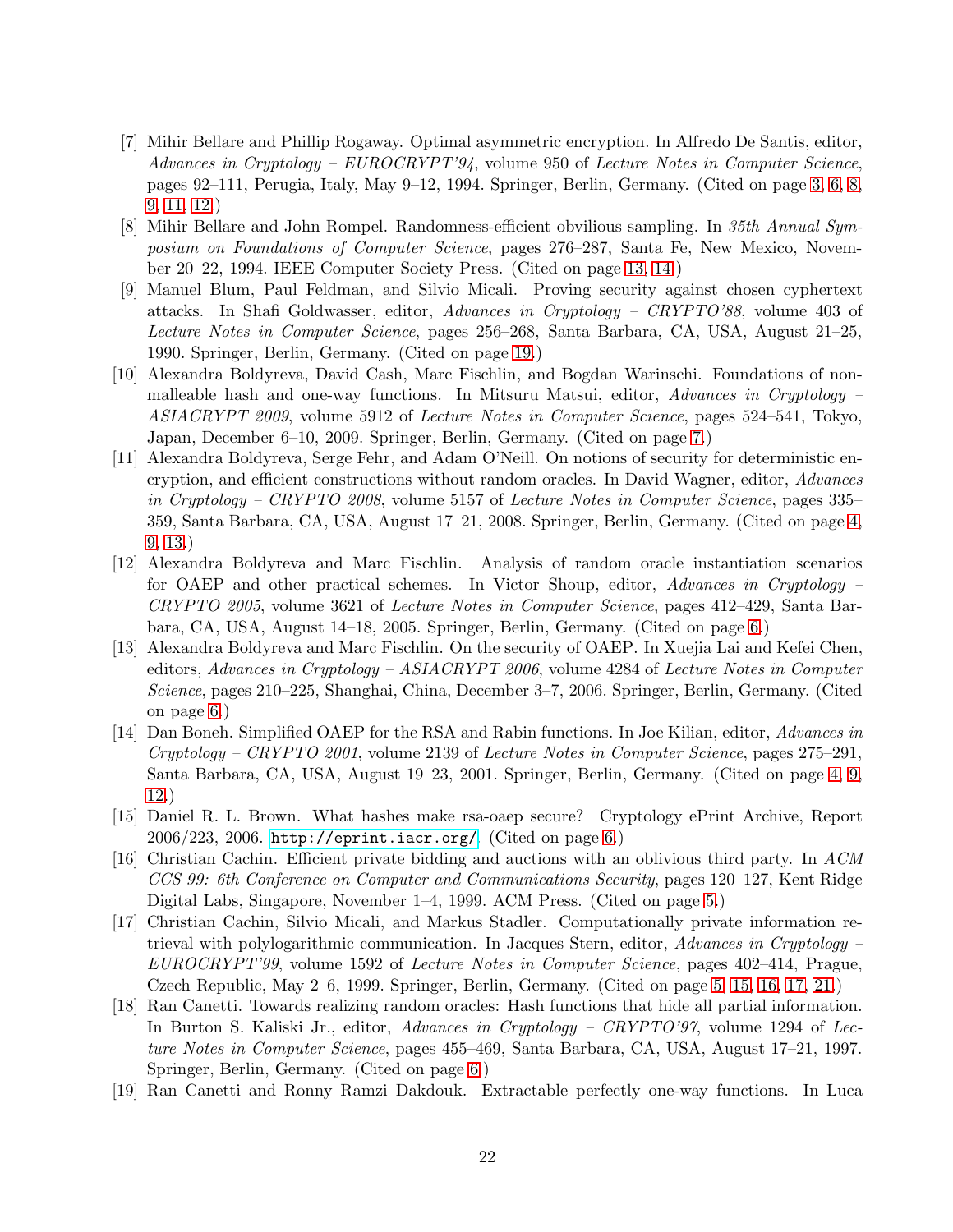Aceto, Ivan Damgård, Leslie Ann Goldberg, Magnús M. Halldórsson, Anna Ingólfsdóttir, and Igor Walukiewicz, editors, *ICALP 2008: 35th International Colloquium on Automata, Languages and Programming, Part II*, volume 5126 of *Lecture Notes in Computer Science*, pages 449–460, Reykjavik, Iceland, July 7–11, 2008. Springer, Berlin, Germany. (Cited on page [6,](#page-5-1) [7.](#page-6-1))

- <span id="page-22-7"></span><span id="page-22-0"></span>[20] Ran Canetti, Oded Goldreich, and Shai Halevi. The random oracle methodology, revisited. *Journal of the ACM*, 51(4):557–594, 2004. (Cited on page [3.](#page-2-2))
- [21] Ran Canetti, Daniele Micciancio, and Omer Reingold. Perfectly one-way probabilistic hash functions (preliminary version). In *30th Annual ACM Symposium on Theory of Computing*, pages 131–140, Dallas, Texas, USA, May 23–26, 1998. ACM Press. (Cited on page [6.](#page-5-1))
- <span id="page-22-10"></span><span id="page-22-5"></span>[22] Don Coppersmith. Small solutions to polynomial equations, and low exponent RSA vulnerabilities. *Journal of Cryptology*, 10(4):233–260, 1997. (Cited on page [17.](#page-16-0))
- [23] Jean-Sébastien Coron, Marc Joye, David Naccache, and Pascal Paillier. New attacks on PKCS#1 v1.5 encryption. In Bart Preneel, editor, *Advances in Cryptology – EUROCRYPT 2000*, volume 1807 of *Lecture Notes in Computer Science*, pages 369–381, Bruges, Belgium, May 14–18, 2000. Springer, Berlin, Germany. (Cited on page [5.](#page-4-0))
- <span id="page-22-1"></span>[24] Jean-Sébastien Coron, Marc Joye, David Naccache, and Pascal Paillier. Universal padding schemes for RSA. In Moti Yung, editor, *Advances in Cryptology – CRYPTO 2002*, volume 2442 of *Lecture Notes in Computer Science*, pages 226–241, Santa Barbara, CA, USA, August 18–22, 2002. Springer, Berlin, Germany. (Cited on page [4,](#page-3-0) [9.](#page-8-0))
- <span id="page-22-8"></span>[25] Yevgeniy Dodis, Roberto Oliveira, and Krzysztof Pietrzak. On the generic insecurity of the full domain hash. In Victor Shoup, editor, *Advances in Cryptology – CRYPTO 2005*, volume 3621 of *Lecture Notes in Computer Science*, pages 449–466, Santa Barbara, CA, USA, August 14–18, 2005. Springer, Berlin, Germany. (Cited on page [6.](#page-5-1))
- <span id="page-22-9"></span>[26] Yevgeniy Dodis, Amit Sahai, and Adam Smith. On perfect and adaptive security in exposureresilient cryptography. In Birgit Pfitzmann, editor, *Advances in Cryptology – EUROCRYPT 2001*, volume 2045 of *Lecture Notes in Computer Science*, pages 301–324, Innsbruck, Austria, May 6–10, 2001. Springer, Berlin, Germany. (Cited on page [12,](#page-11-2) [13.](#page-12-1))
- <span id="page-22-2"></span>[27] Yevgeniy Dodis and Adam Smith. Correcting errors without leaking partial information. In Harold N. Gabow and Ronald Fagin, editors, *37th Annual ACM Symposium on Theory of Computing*, pages 654–663, Baltimore, Maryland, USA, May 22–24, 2005. ACM Press. (Cited on page [4,](#page-3-0) [9,](#page-8-0) [13.](#page-12-1))
- <span id="page-22-6"></span><span id="page-22-3"></span>[28] Eiichiro Fujisaki, Tatsuaki Okamoto, David Pointcheval, and Jacques Stern. RSA-OAEP is secure under the RSA assumption. *Journal of Cryptology*, 17(2):81–104, March 2004. (Cited on page [6.](#page-5-1))
- [29] Craig Gentry, Philip D. Mackenzie, and Zulfikar Ramzan. Password authenticated key exchange using hidden smooth subgroups. In Vijayalakshmi Atluri, Catherine Meadows, and Ari Juels, editors, *ACM CCS 05: 12th Conference on Computer and Communications Security*, pages 299– 309, Alexandria, Virginia, USA, November 7–11, 2005. ACM Press. (Cited on page [5.](#page-4-0))
- <span id="page-22-12"></span>[30] Oded Goldreich. *Foundations of Cryptography: Basic Applications*, volume 2. Cambridge University Press, Cambridge, UK, 2004. (Cited on page [27.](#page-26-1))
- <span id="page-22-4"></span>[31] Brett Hemenway and Rafail Ostrovsky. Public-key locally-decodable codes. In David Wagner, editor, *Advances in Cryptology – CRYPTO 2008*, volume 5157 of *Lecture Notes in Computer Science*, pages 126–143, Santa Barbara, CA, USA, August 17–21, 2008. Springer, Berlin, Germany. (Cited on page [5.](#page-4-0))
- <span id="page-22-11"></span>[32] Mathias Herrmann. Improved cryptanalysis of the multi-prime  $\phi$ -hiding assumption. In Abderrahmane Nitaj and David Pointcheval, editors, *AFRICACRYPT 11: 4th International Conference on Cryptology in Africa*, volume 6737 of *Lecture Notes in Computer Science*, pages 92–99, Dakar,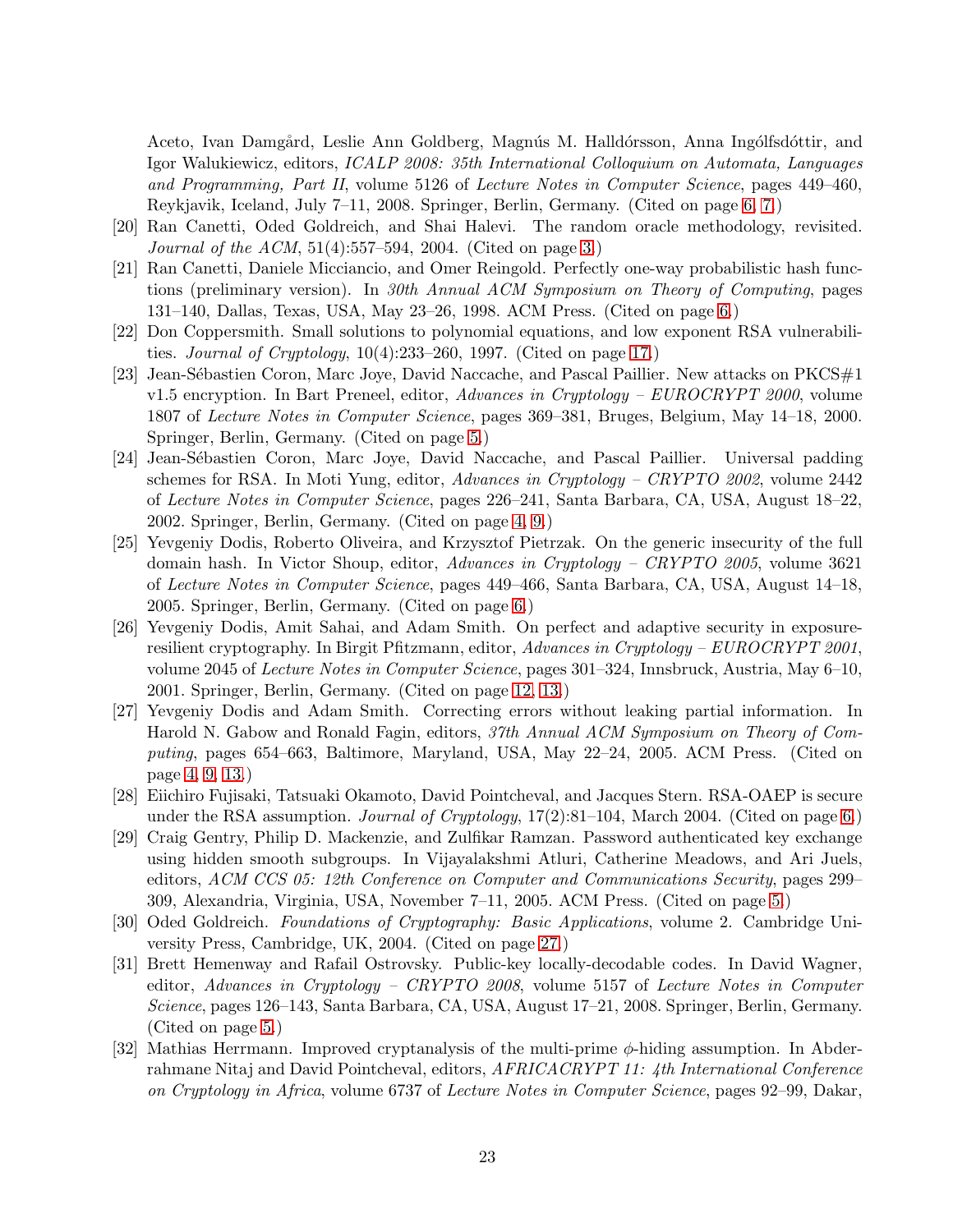Senegal, July 5–7, 2011. Springer, Berlin, Germany. (Cited on page [19.](#page-18-1))

- <span id="page-23-7"></span>[33] Dennis Hofheinz and Eike Kiltz. The group of signed quadratic residues and applications. In Shai Halevi, editor, *Advances in Cryptology – CRYPTO 2009*, volume 5677 of *Lecture Notes in Computer Science*, pages 637–653, Santa Barbara, CA, USA, August 16–20, 2009. Springer, Berlin, Germany. (Cited on page [7.](#page-6-1))
- <span id="page-23-4"></span><span id="page-23-2"></span>[34] E. Kiltz and K. Pietrzak. Personal communication, 2009. (Cited on page [6.](#page-5-1))
- [35] Eike Kiltz, Payman Mohassel, and Adam O'Neill. Adaptive trapdoor functions and chosenciphertext security. In Henri Gilbert, editor, *Advances in Cryptology – EUROCRYPT 2010*, volume 6110 of *Lecture Notes in Computer Science*, pages 673–692, French Riviera, May 30 – June 3, 2010. Springer, Berlin, Germany. (Cited on page [6.](#page-5-1))
- <span id="page-23-10"></span>[36] Eike Kiltz, Adam O'Neill, and Adam Smith. Instantiability of RSA-OAEP under chosen-plaintext attack. In Tal Rabin, editor, *Advances in Cryptology – CRYPTO 2010*, volume 6223 of *Lecture Notes in Computer Science*, pages 295–313, Santa Barbara, CA, USA, August 15–19, 2010. Springer, Berlin, Germany. (Cited on page [19.](#page-18-1))
- <span id="page-23-1"></span>[37] Eike Kiltz and Krzysztof Pietrzak. On the security of padding-based encryption schemes - or why we cannot prove OAEP secure in the standard model. In Antoine Joux, editor, *Advances in Cryptology – EUROCRYPT 2009*, volume 5479 of *Lecture Notes in Computer Science*, pages 389–406, Cologne, Germany, April 26–30, 2009. Springer, Berlin, Germany. (Cited on page [3,](#page-2-2) [5,](#page-4-0) [6,](#page-5-1) [8.](#page-7-2))
- <span id="page-23-5"></span>[38] Kazukuni Kobara and Hideki Imai. Oaep++ : A very simple way to apply oaep to deterministic ow-cpa primitives. Cryptology ePrint Archive, Report 2002/130, 2002. <http://eprint.iacr.org/>. (Cited on page [6.](#page-5-1))
- <span id="page-23-9"></span>[39] Arjen K. Lenstra. Unbelievable security. matching AES security using public key systems (invited talk). In Colin Boyd, editor, *Advances in Cryptology – ASIACRYPT 2001*, volume 2248 of *Lecture Notes in Computer Science*, pages 67–86, Gold Coast, Australia, December 9–13, 2001. Springer, Berlin, Germany. (Cited on page [18,](#page-17-2) [19,](#page-18-1) [20.](#page-19-1))
- <span id="page-23-12"></span><span id="page-23-8"></span>[40] Alexander May. Using lll-reduction for solving rsa and factorization problems: A survey. In *LLL+25 Conference in honour of the 25th birthday of the LLL algorithm*, 2007. (Cited on page [17.](#page-16-0))
- [41] Silvio Micali, Charles Rackoff, and Bob Sloan. The notion of security for probabilistic cryptosystems. In Andrew M. Odlyzko, editor, *Advances in Cryptology – CRYPTO'86*, volume 263 of *Lecture Notes in Computer Science*, pages 381–392, Santa Barbara, CA, USA, August 1987. Springer, Berlin, Germany. (Cited on page [27.](#page-26-1))
- <span id="page-23-11"></span>[42] Petros Mol and Scott Yilek. Chosen-ciphertext security from slightly lossy trapdoor functions. In Phong Q. Nguyen and David Pointcheval, editors, *PKC 2010: 13th International Conference on Theory and Practice of Public Key Cryptography*, volume 6056 of *Lecture Notes in Computer Science*, pages 296–311, Paris, France, May 26–28, 2010. Springer, Berlin, Germany. (Cited on page [19.](#page-18-1))
- <span id="page-23-3"></span>[43] Pascal Paillier and Jorge L. Villar. Trading one-wayness against chosen-ciphertext security in factoring-based encryption. In Xuejia Lai and Kefei Chen, editors, *Advances in Cryptology – ASIACRYPT 2006*, volume 4284 of *Lecture Notes in Computer Science*, pages 252–266, Shanghai, China, December 3–7, 2006. Springer, Berlin, Germany. (Cited on page [6.](#page-5-1))
- <span id="page-23-6"></span>[44] Omkant Pandey, Rafael Pass, and Vinod Vaikuntanathan. Adaptive one-way functions and applications. In David Wagner, editor, *Advances in Cryptology – CRYPTO 2008*, volume 5157 of *Lecture Notes in Computer Science*, pages 57–74, Santa Barbara, CA, USA, August 17–21, 2008. Springer, Berlin, Germany. (Cited on page [7.](#page-6-1))
- <span id="page-23-0"></span>[45] Chris Peikert and Brent Waters. Lossy trapdoor functions and their applications. In Richard E.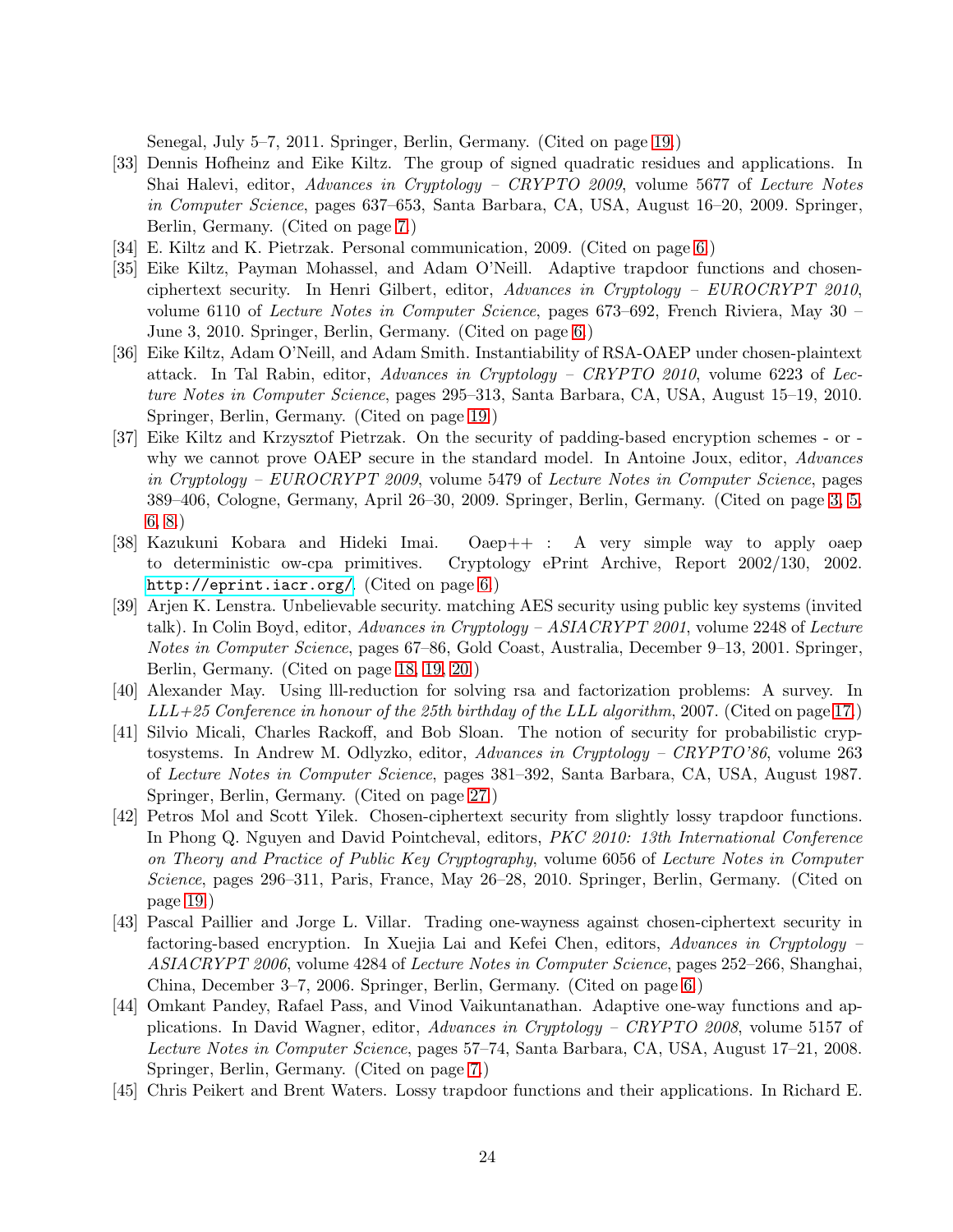Ladner and Cynthia Dwork, editors, *40th Annual ACM Symposium on Theory of Computing*, pages 187–196, Victoria, British Columbia, Canada, May 17–20, 2008. ACM Press. (Cited on page [3,](#page-2-2) [4,](#page-3-0) [8.](#page-7-2))

- <span id="page-24-5"></span><span id="page-24-4"></span>[46] Ronald L. Rivest, Adi Shamir, and Len Adelman. U.S. patent 4,405,829: Cryptographic communications system and method. (Cited on page [18.](#page-17-2))
- [47] Ronald L. Rivest, Adi Shamir, and Len Adelman. A method for obtaining public-key cryptosystems and digital signatures. Technical Memo MIT/LCS/TM-82, Massachusetts Institute of Technology, Laboratory for Computer Science, 1977. (Cited on page [16.](#page-15-1))
- <span id="page-24-2"></span>[48] Christian Schridde and Bernd Freisleben. On the validity of the phi-hiding assumption in cryptographic protocols. In Josef Pieprzyk, editor, *Advances in Cryptology – ASIACRYPT 2008*, volume 5350 of *Lecture Notes in Computer Science*, pages 344–354, Melbourne, Australia, December 7–11, 2008. Springer, Berlin, Germany. (Cited on page [5.](#page-4-0))
- <span id="page-24-3"></span><span id="page-24-1"></span>[49] Victor Shoup. OAEP reconsidered. *Journal of Cryptology*, 15(4):223–249, 2002. (Cited on page [6.](#page-5-1))
- [50] Luca Trevisan and Salil P. Vadhan. Extracting randomness from samplable distributions. In *41st Annual Symposium on Foundations of Computer Science*, pages 32–42, Redondo Beach, California, USA, November 12–14, 2000. IEEE Computer Society Press. (Cited on page [4,](#page-3-0) [12,](#page-11-2) [13.](#page-12-1))
- <span id="page-24-6"></span>[51] Scott Yilek, Eric Rescorla, Hovav Shacham, Brandon Enright, and Stefan Savage. When private keys are public: Results from the 2008 debian openssl vulnerability. In *Internet Measurement Conference*. (Cited on page [19.](#page-18-1))
- <span id="page-24-7"></span>[52] Paul Zimmerman. Integer factoring records. <http://www.loria.fr/~zimmerma/records/factor.html>. (Cited on page [20.](#page-19-1))

# <span id="page-24-0"></span>A Proof of Lemma [4.5](#page-12-0)

We introduce the following notation for the proof. For a random variable V with range  $\mathcal{V}$ , we define the *collision probability* of V as  $Col(V) = Pr[V = V'] = \sum_{v \in V} P_V(v)^2$  where V' is an independent copy of V, and for an event  $\mathcal E$  we define the *conditional collision probability*  $\text{Col}_{\mathcal E}(V) = \Pr[V = V' | \mathcal E]$ . For random variables V, W, we define the *square of the 2-distance* as  $D(V, W) = \sum_{v} (P_V(v) - P_W(v))^2$ .

Writing  $\mathbf{E}_k$  for expectation over the choice of random k from  $\mathcal{K}$ , we have

$$
\Delta\big((K, g(X, h(K, X))), (K, g(X, U))\big) = \mathbf{E}_k\big[\Delta\big(g(X, h(k, X)), g(X, U)\big)\big]
$$
\n(9)

$$
\leq \frac{1}{2} \mathbf{E}_k \bigg[ \sqrt{|S| \, D \big(g(X, h(k, X)), g(X, U)\big)} \bigg] \leq \frac{1}{2} \sqrt{|S| \, \mathbf{E}_k \big[ D \big(g(X, h(k, X)), g(X, U)\big)\big]} \tag{10}
$$

where the first inequality is by Cauchy-Swartz and the second is by Jensen's inequality. We now show

<span id="page-24-8"></span>
$$
\mathbf{E}_k\big[D\big(g(X,h(k,X)),g(X,U)\big)\big]\leq\,\mathrm{Col}(X)
$$

from which the theorem follows. Write  $(X, Y_k) = (X, h(k, X))$  for an arbitrary but fixed k. Then

$$
D(g(X, Y_k), g(X, U)) = \sum_{s} (P_{g(X, Y_k)}(s) - P_{g(X, U)}(s))^2
$$
  
= 
$$
\sum_{s} P_{g(X, Y_k)}(s)^2 - 2 \sum_{s} P_{g(X, Y_k)}(s) P_{g(X, U)}(s) + \sum_{s} P_{g(X, U)}(s)^2.
$$

Using the Kronecker delta  $\delta_{s,s'}$  which equals 1 if  $s = s'$  and else 0 for all  $s, s' \in S$ , we can write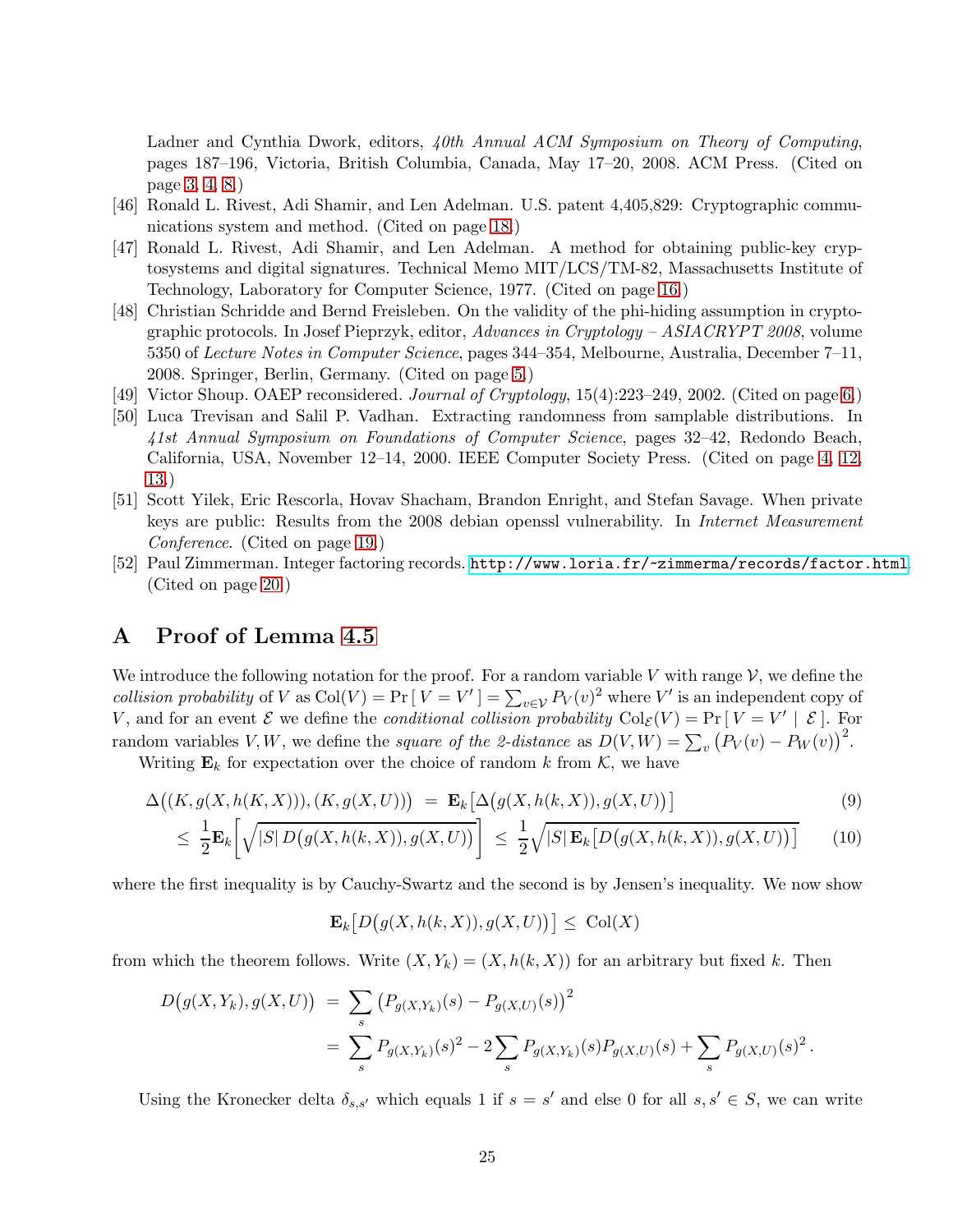$P_{g(X,Y_k)}(s) = \sum_x P_X(x) \delta_{g(x,h(k,x)),s}$ , and thus

$$
\sum_{s} P_{g(X,Y_k)}(s)^2 = \sum_{s} \left( \sum_{x} P_X(x) \delta_{g(x,h(k,x)),s} \right) \left( \sum_{x'} P_X(x') \delta_{g(x',h(k,x')),s} \right)
$$
  
= 
$$
\sum_{x,x'} P_X(x) P_X(x') \delta_{g(h(k,x)),g(h(k,x'))}.
$$

We use the pairwise independence of  $h$  to rewrite this in terms of collision probabilities:

$$
\mathbf{E}_{k} \Big[ \sum_{s} P_{g(X,Y_{k})}(s)^{2} \Big] = \sum_{x,x'} P_{X}(x) P_{X}(x') \mathbf{E}_{k} [\delta_{g(x,h(k,x)),g(x',h(k,x'))}]
$$
  

$$
= \text{Col}(X) + \text{Col}_{\mathcal{E}}(g(X,U))(1 - \text{Col}(X)), \quad (11)
$$

where the subscript  $\mathcal E$  denotes (conditioning on) the event that  $X \neq X'$ . That is,

<span id="page-25-0"></span>
$$
Col_{\mathcal{E}}(g(X, U)) = Pr [g(X, U) = g(X', U') | X \neq X'] .
$$

Similarly,

$$
\sum_{s} P_{g(X,Y_k)}(s) P_{g(X,U)}(s) = \sum_{s} \left( \sum_{x} P_X(x) \delta_{g(x,h(k,x)),s} \right) \left( \sum_{x',u} P_X(x') P_U(u) \delta_{g(x',u),s} \right)
$$

$$
= \sum_{x} \sum_{x'} \sum_{u} P_X(x) P_X(x') P_U(u) \delta_{g(x,h(k,x)),g(x',u)}
$$

so that

$$
\mathbf{E}_{k} \Big[ \sum_{s} P_{g(X,Y_{k})}(s) P_{g(X,U)}(s) \Big] = \sum_{x} \sum_{x'} \sum_{u} P_{X}(x) P_{X}(x') P_{U}(u) \mathbf{E}_{k} [\delta_{g(x,h(k,x)),g(x',u)}]
$$
  
= Col(g(X,U)) = Col\_{\overline{\mathcal{E}}}(g(X,U)) Col(X) + Col\_{\mathcal{E}}(g(X,U))(1 - Col(X)).

where  $\mathcal E$  is defined as above. Note that the only difference between the expression above and that in [\(11\)](#page-25-0) is that even when  $X = X'$ , a collision is not guaranteed.

Finally,

$$
\sum_{s} P_{g(X,U)}(s)^2 = \text{Col}(g(X,U)) = \text{Col}_{\overline{\mathcal{E}}}(g(X,U))\text{Col}(X) + \text{Col}_{\mathcal{E}}(g(X,U))(1 - \text{Col}(X))
$$

as well. By combining the above, we have

$$
\mathbf{E}_k[D(g(X, Y_k), f(X, U))] = \text{Col}(X) + \text{Col}_{\mathcal{E}}(g(X, U))(1 - \text{Col}(X))
$$
  
\n
$$
-2(\text{Col}_{\overline{\mathcal{E}}}(g(X, U))\text{Col}(X) + \text{Col}_{\mathcal{E}}(g(X, U))(1 - \text{Col}(X)))
$$
  
\n
$$
+ \text{Col}_{\overline{\mathcal{E}}}(g(X, U))\text{Col}(X) + \text{Col}_{\mathcal{E}}(g(X, U))(1 - \text{Col}(X))
$$
  
\n
$$
= (1 - \text{Col}_{\overline{\mathcal{E}}}(g(X, U)))\text{Col}(X)
$$
  
\n
$$
\leq \text{Col}(X).
$$